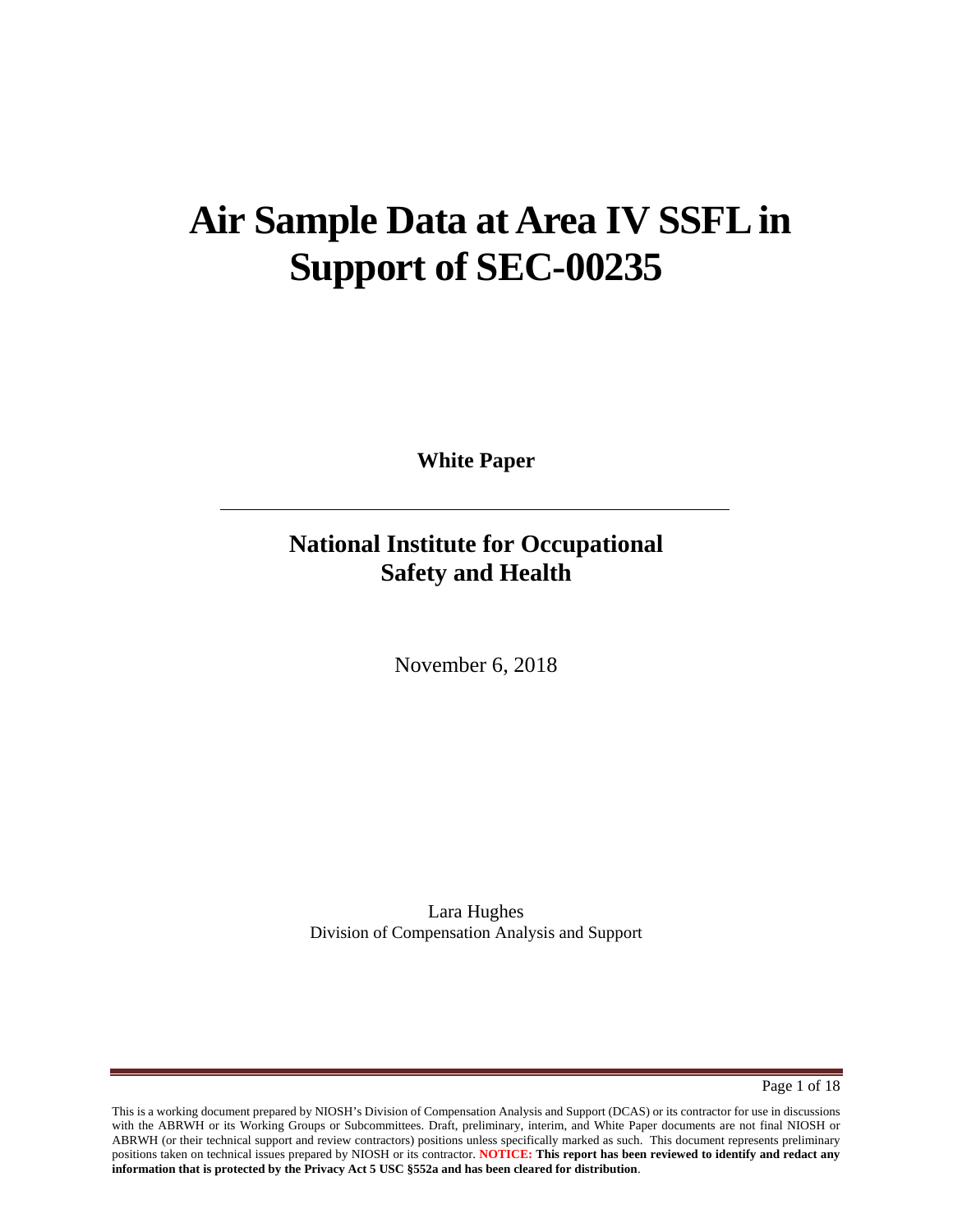### **BACKGROUND**

In May 2017, NIOSH issued an evaluation report for petition SEC-00235 for Area IV of the Santa Susana Field Laboratory (SSFL) for the period of August 1, 1991 to June 30, 1993 (NIOSH, 2017). SEC-00235 was qualified for evaluation because of compromised bioassay samples from vendor Controls for Environmental Pollution (CEP) during this time period. NIOSH does not use the bioassay results from CEP because they were implicated in data falsification at another site (not SSFL affiliated). NIOSH found that, despite the lack of roughly two years' worth of in-vitro bioassay data, there was no dose reconstruction infeasibility for the evaluated period and did not recommend that a class be added to the SEC. During the work group discussion on Area IV SSFL pertaining to SEC-00235 on December 4, 2017, NIOSH was tasked by the work group to provide more information on the available air sample data for the period where in-vitro bioassay data cannot be used (Transcript, 2017). Below is a summary of the operational highlights and the available air sample data for the 1991-1993 period at Area IV SSFL. A period in 1993, where several elevated general air samples were observed in the Hot Lab, is analyzed in greater detail.

#### **RADIATION CONCERNS DURING THE REMEDIATION PERIOD (AFTER 1988)**

The EEOICPA covered period for Area IV SSFL is 1955-1988, with a remediation period from 1989 through present. By the end of 1988, all nuclear reactors and their fuel had been removed from Area IV SSFL, and the facilities were undergoing decontamination and decommissioning (D&D). The main facilities that could produce a notable airborne hazard were the Rockwell International Hot Laboratory (Hot Lab), the SNAP reactor facility (T059) and the Radioactive Material Disposal Facility (RMDF) (Quarterly Reviews, 1991-1993; Documented Communication, 2017a, 2017b). The RMDF was not in D&D mode, but an active facility. The radiation hazard at any given facility could vary significantly by the specific activity that was going on at any given time─meaning that it was not necessarily consistent over the course of the 1991-1993 period. There are monthly and quarterly activity and surveillance reports available that summarize the operations at the respective facilities (see "quarterly review" and "activity report" labeled documents in the Reference section). A brief summary is provided below for each of these three facilities (Hot Lab, RMDF, SNAP facility).

Based on the evaluation by Area IV SSFL Health Physicists (Moore, 1992), the remaining radionuclides of concern at Area IV in 1992 were Cs-137, Sr-90, Co-60 and Pu-239. Only fission products Cs-137 and Sr-90 were indicated to be present in sufficient quantity to be readily dispersed for inhalation by workers and Cs-137 was considered the most important radionuclide of concern during this period in operational history. It had been observed to be present along with Sr-90. The remaining Co-60 was largely contained in activated structural steel of reactor facilities and did not readily become airborne during demolition, except during cutting operations. The remaining Pu-239 was considered low level residual surface contamination and residual in remaining liquid waste handling systems. Pu-239 presented the biggest challenge in measurement and interpretation and was a focus of personal air sampling as is Sr-90. Cs-137 and Co-60 are gamma emitters and can be detected at relatively small fractions of permissible body burdens, using whole body counting. General work area and worker breathing zone air sampling

Page 2 of 18

This is a working document prepared by NIOSH's Division of Compensation Analysis and Support (DCAS) or its contractor for use in discussions with the ABRWH or its Working Groups or Subcommittees. Draft, preliminary, interim, and White Paper documents are not final NIOSH or ABRWH (or their technical support and review contractors) positions unless specifically marked as such. This document represents preliminary positions taken on technical issues prepared by NIOSH or its contractor. **NOTICE: This report has been reviewed to identify and redact any information that is protected by the Privacy Act 5 USC §552a and has been cleared for distribution**.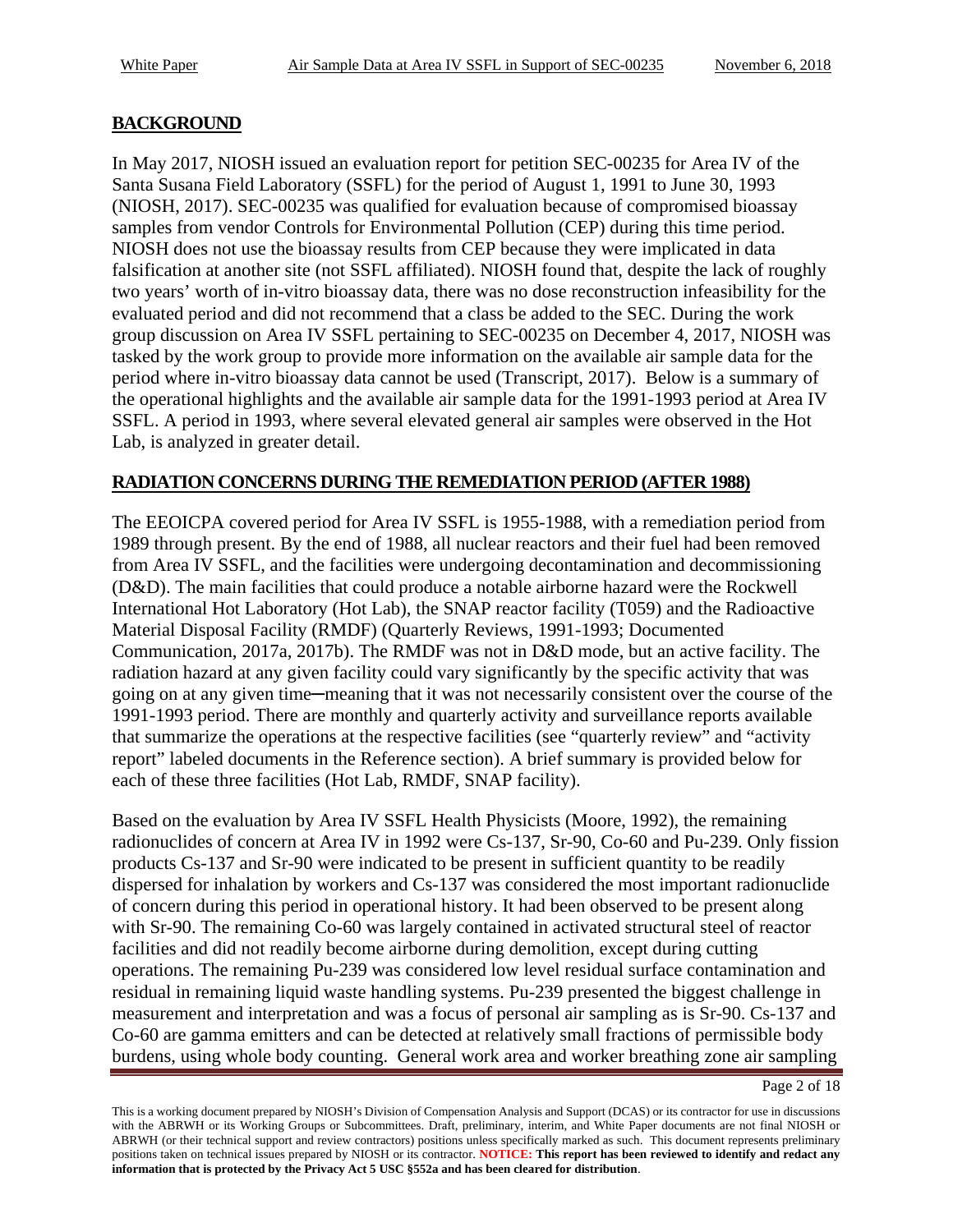in areas where unencapsulated radioactive materials were handled were the primary indicators of potential radionuclide intakes by workers (Moore, 1992; Documented Communication, 2017a, 2017b)

### **AIR SAMPLING PRIMER**

Moore (1992) and Tuttle and Kittinger (1996) are references with a good description of the air sampling program at the SSFL sites in the 1990s. Air sampling methods consisted of both general area (GA) and breathing zone samples (BZ).

The GA and BZ results were compared to the maximum permitted air activity concentration (MPC). The radionuclides of concern to the air sample program at SSFL were the beta emitter Sr-90 and the alpha emitter Pu-239. The MPC values used are 1E-09  $\mu$ Ci/mL for Sr-90 and 2E-12 µCi/mL for Pu-239 (Quarterly Reviews, 1991-1993). Based on the guidelines stated in the quarterly reports, any air samples above 0.25 times the MPCs were analyzed for licensed materials (as opposed to naturally occurring radon and thoron progeny). For BZ air concentrations, the site used a limit of 2000 MPC-hours per calendar year (or 40 MPC-hrs/week for 50 weeks a year). The SSFL also applied a derived limit of 520 MPC-hrs per calendar quarter (Quarterly Reviews, 1991-1993). The available filtered full face respirators provided a protection factor of 50. Air-line respirators (the type most commonly used) provide a protection factor of 2000. The respiratory program at SSFL was evaluated annually by SSFL management (Quarterly Reviews, 1991-1993, PDF p. 406). Around 1992, the terminology from 10 CFR 835 was implemented and MPC-hours became DAC-hours. The Annual Limit of Intake (ALI) and/or Derived Air Concentration (DAC) values were used to limit radiation exposure from airborne radionuclides, based on 10 CFR 835. The ALI or DAC for a single radionuclide is the maximum intake in a year or the average concentration for a working year such that a person would not exceed a committed effective dose equivalent limit of 0.05 Sv (5 Rem) or a committed dose equivalent limit to any organ or tissue of 0.5 Sv (50 Rem). The values for MPC and DAC-hours used as the limit for GA and BZ concentration remained the same as before.

During the 1988-1992 period, air sampling was the primary assessment method for worker exposure, as controlling exposure via MPC-hour assessment was the regulatory requirement. Bioassay sampling was done as a backup to the air sampling program (Documented Communication, 2017b). Moore (1992) indicated that BZ air sampling is the preferred method to control for Pu-239 intakes, because it is difficult to measure an intake at regulatory level in the body (i.e., via bioassay).

General air samples were collected in fixed locations and were intended to reflect the longer term time-averaged concentrations in the workplace. At Area IV SSFL, GA samples were generally averaged over a week. Since all residual radionuclides had fairly long half-lives, radioactive decay was not a factor in evaluating time averaged general air samples. Continuous air sampling using fixed position air samplers used Gelman Type A/B glass fiber filters. The air samplers were operated continuously, with each filter collecting particulate aerosols for about 168 hours per week, or normally about 2184 hours per quarter. The available quarterly reports show averages for 13 weekly samples for each sampling location. The air flow typically is calibrated to

Page 3 of 18

This is a working document prepared by NIOSH's Division of Compensation Analysis and Support (DCAS) or its contractor for use in discussions with the ABRWH or its Working Groups or Subcommittees. Draft, preliminary, interim, and White Paper documents are not final NIOSH or ABRWH (or their technical support and review contractors) positions unless specifically marked as such. This document represents preliminary positions taken on technical issues prepared by NIOSH or its contractor. **NOTICE: This report has been reviewed to identify and redact any information that is protected by the Privacy Act 5 USC §552a and has been cleared for distribution**.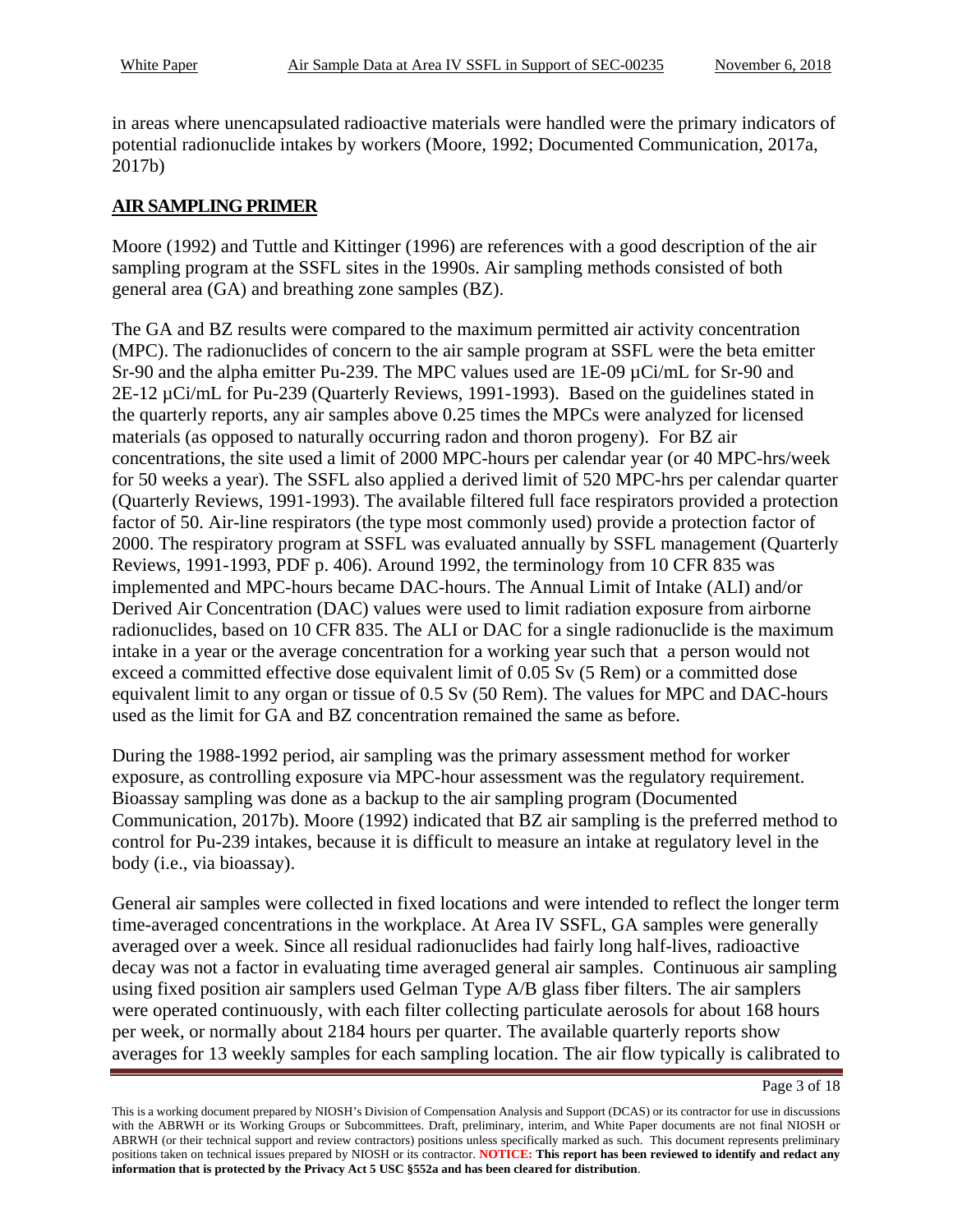28.32 L/min (Quarterly Review, 1990a; Quarterly Review, 1990b, 1990c). The GA sample filters were counted in a gas flow proportional counter system for alpha and beta emitters and were allowed 72-96 hours of decay time to ensure the removal of radon daughter products before counting (Tuttle and Kittinger, 1996). However, the quarterly review reports state that the ambient air concentrations include radon and thoron daughter products (Quarterly Reviews, 1991-1993). There were 28 fixed sample locations in the Hot Lab, 7 fixed sample locations in the RMDF and no fixed sample locations in the SNAP facility (Quarterly Reviews, 1991-1993).

Breathing zone (BZ) air was measured in localized areas for very specific tasks that had a high probability of producing measurable quantities of radioactive aerosols. The sample collector was required to be placed close to the worker's nose or respirator inlet valve. This was thought to produce a better measure of worker exposure, since the BZ samplers were carried on the person. Each worker carrying a BZ sampler was equipped with a battery powered sampling pump and an air sample filter holder containing a Gelman Type A/E glass fiber particulate aerosol filter. The filter holder was mounted on the worker's outer PPE and connected to an air pump via a flexible hose. The airflow was  $\sim 3$  L/min and is turned on and off by the worker when entering and leaving the work area. Actual worker internal exposures were controlled by the type of respiratory protection used, if any (Quarterly Review, 1990a). Breathing zone samples were reported by the worker. Some workers had multiple entries during the reporting period. Samples were averaged over the reporting period (Moore, 1992; Quarterly Reviews, 1991-1993).

# **OPERATIONS SUMMARY FOR HOT LAB, SNAP FACILITY AND RMDF**

The activity descriptions below were selected from quarterly reviews and weekly activity reports (Activity Reports, 1991, 1992, 1993), based on their potential impact to worker radiation exposure.

# **SNAP Reactor Building (Building T059)**

Quarterly reviews are available for 1991 (4 quarters) (Quarterly Reviews, 1991-1993) and weekly activity summaries are available for 1991-1993 (Activity Reports, 1991, 1992, 1993). The SNAP reactor was designed to power satellites in space. Several reactors of this type were operated at SSFL from 1956 to 1969. After the end of operations, the facilities have been gradually decontaminated and structures removed. This process was on-going during the 1991- 1993 period. The facility is regulated by DOE (Quarterly Reviews, 1991-1993). The main remaining source term in Building 59 was Co-60 (Documented Communication, 2017a; Activity Reports, 1992).

During the 1991-1993 period, contaminated piping and structural material inside the SNAP reactor vessel pit were removed, which potentially resulted in high contact exposure rates of 5-8 mrem/hr. Irradiated structural steel and irradiated high density concrete were handled (such as shielding blocks). Some of this process involved the use of jackhammers. Sections from the reactor building structure were sent to the RMDF, where they were decontaminated and reduced in size before being placed into interim storage for eventual shipment off-site. A backlog of packaging material caused some interim storage of material in the high bay, which lead to

Page 4 of 18

This is a working document prepared by NIOSH's Division of Compensation Analysis and Support (DCAS) or its contractor for use in discussions with the ABRWH or its Working Groups or Subcommittees. Draft, preliminary, interim, and White Paper documents are not final NIOSH or ABRWH (or their technical support and review contractors) positions unless specifically marked as such. This document represents preliminary positions taken on technical issues prepared by NIOSH or its contractor. **NOTICE: This report has been reviewed to identify and redact any information that is protected by the Privacy Act 5 USC §552a and has been cleared for distribution**.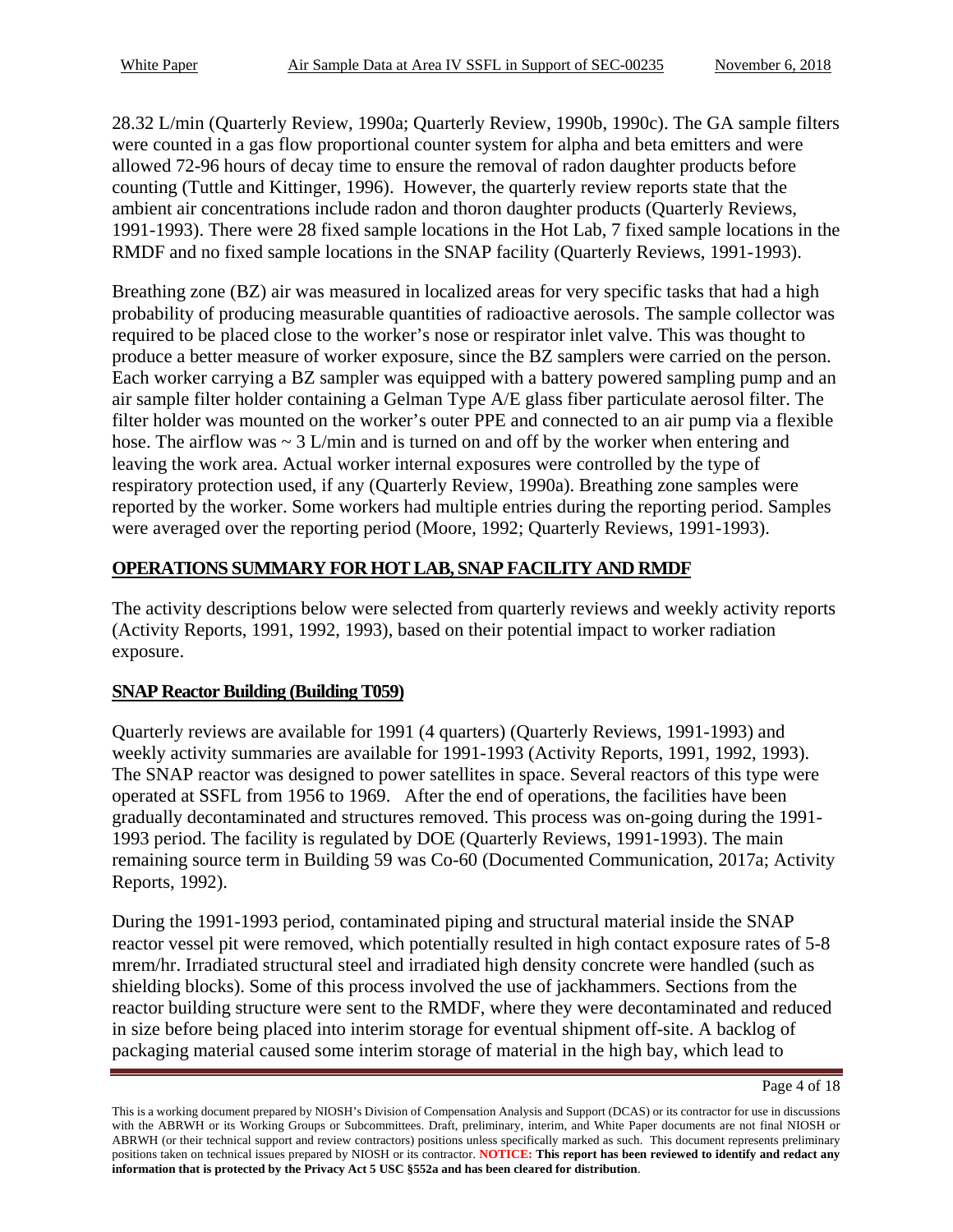observed elevated dose rates. Deficiencies outlined in the DOE Tiger Team report were addressed (rewiring of basement). The HEPA filtration system had routine repair and maintenance. Some groundwater seepage into the test cell area was observed. Airborne radionuclide contamination was observed during operations, such as the removal of old NaK lines. Workers wore breathing zone air sample equipment and respirators during critical operations. This operation (removal of NaK lines) caused the highest assigned exposures (accounting for respiratory protection), which ranged from 0.02 to 0.22 DAC-hrs. The facility was shut down for several weeks in 1992 to acquire additional tools needed for D&D operations (a torch power supply). Test cell liners were cut and torched. A spreadsheet was developed, estimating the amount of residual radioactivity still in place at the SNAP facility, and it was  $\sim$ 7 Ci in 1992 (Quarterly Reviews, 1991-1993).

#### **Rockwell International Hot Laboratory (Hot Lab, RIHL, Building 20)**

The Hot Lab was a four-cell facility for the remote manipulation of mega-curie quantities of radioactive materials. The facility started operations in 1959. Operations with high level materials ended in 1987, when the facility was transitioned into D&D. The facility is regulated by NRC. Quarterly surveillance reports are available from first quarter of 1991 to the fourth quarter of 1993 (12 quarterly reports). The first quarter of 1990 is an incomplete report (Quarterly Review, 1990b, 1990c, 1990d, 1990e; Quarterly Reviews, 1991-1993). Annual reports detailing the Hot Lab decommissioning activities are also available (Annual Report, 1992, 1993, 1994). Annual Report (1993) has photographs showing workers wearing BZ equipment and respirators during operations (photographs are not of good quality and were therefore not reproduced here).

During the 1990-1993 period, areas of contamination in the hot cells and the decontamination room were cleaned by sandblasting and components were reduced in size and removed. The removal of the hot cell liner was a time-consuming and tedious task that involved cutting the liner with oxy-acetylene torches to smaller pieces to remove them from the substructure (Annual Report, 1992). Other power tools, such as jackhammers, were used for size reduction of structural elements. The main objective was the removal of the contaminated fixtures from noncontaminated substructures. The HEPA filtration system was routinely maintained (filter replacement, duct maintenance) and repaired where needed. Structural components were removed and sent to the RMDF for size reduction, packaging and interim storage and eventually off-site disposal. Some areas required contamination tents to be installed around the area being dismantled. The removal of drain lines was an operation that had the potential to produce significant external dose rates. Alternate ventilation methods were implemented as the regular ventilation system had to be dismantled to get access to the drain lines. The removal of in-floor storage tubes began in 1993. An earthquake struck in January 1994, but no significant damage to SSFL structures was observed. Personnel radiation exposures for the fourth quarter of 1993 were significantly higher than previous quarters. This was due to the removal of contaminated drain lines which contained high levels of activation products. Some operations took place outside the building, such as removal of contaminated asphalt in the holdup yard and surveying of metal stock that was stored outside. With the removal of the glove box in room 139, all former

Page 5 of 18

This is a working document prepared by NIOSH's Division of Compensation Analysis and Support (DCAS) or its contractor for use in discussions with the ABRWH or its Working Groups or Subcommittees. Draft, preliminary, interim, and White Paper documents are not final NIOSH or ABRWH (or their technical support and review contractors) positions unless specifically marked as such. This document represents preliminary positions taken on technical issues prepared by NIOSH or its contractor. **NOTICE: This report has been reviewed to identify and redact any information that is protected by the Privacy Act 5 USC §552a and has been cleared for distribution**.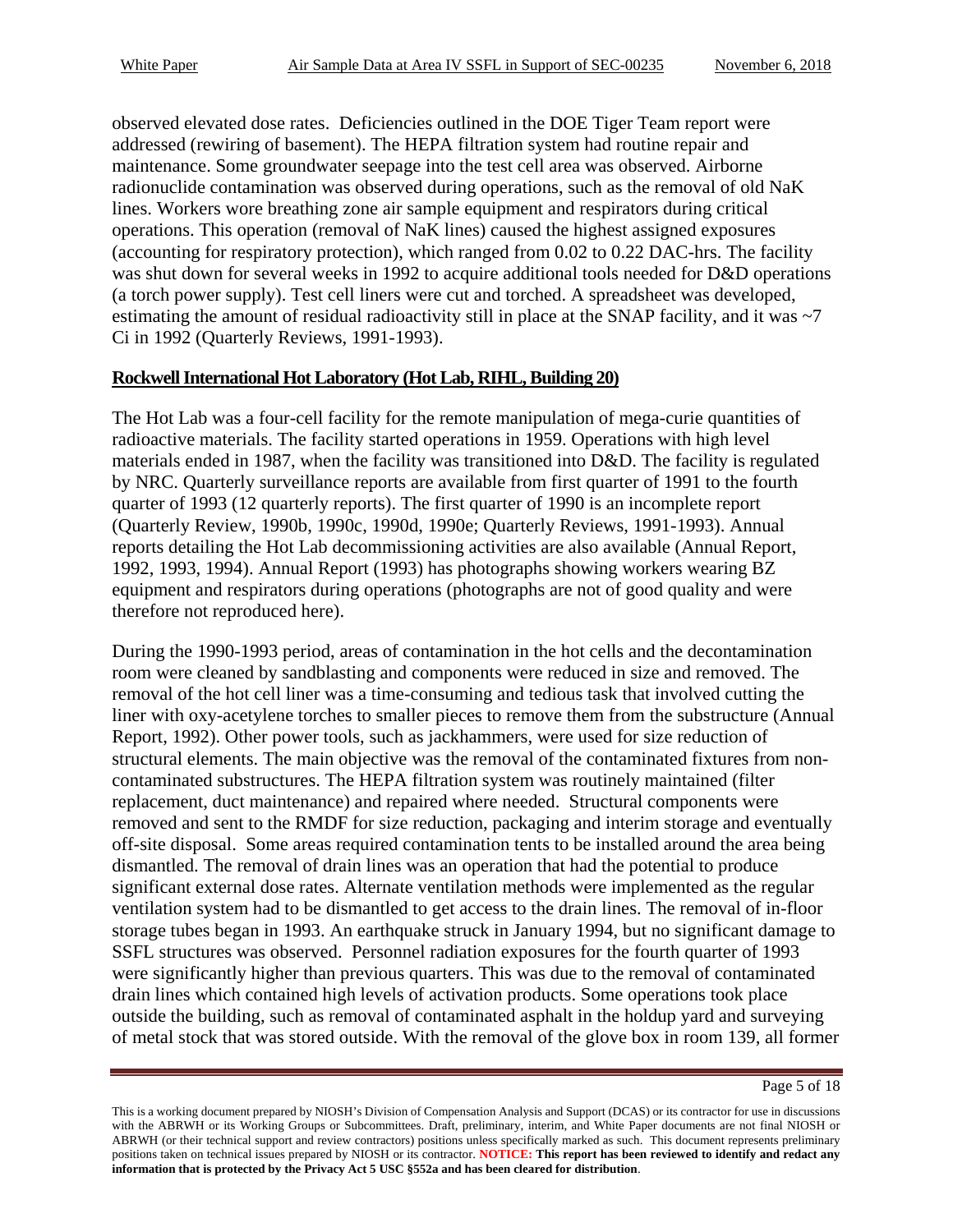plutonium processing equipment had been removed from the Hot Lab, except for trace amounts in ventilation and liquid waste processing systems.

Incidents reported consisted of skin contamination and a case of a cut from flying debris during metal cutting operations. Incidents were followed up by health physics if there was a radiological concern. Concerns voiced by Health physics was related to a shortage of respirators, which caused scheduling delays. All workers requiring BZ samples also were reported wearing respirators.

Breathing zone sampling was reported for 7 to 22 workers, based on their work assignments. Some workers had multiple entries; some workers had more than 50 entries during the reporting period. The reported MPC-hours account for the use of respirators by the workers. The highest MPC or DAC-hours assigned was 7.295 MPC hours in 1993 (of 520 allowed per quarter).

The Hot Lab reported between 31 (in 1990) and 28 (1991-1993) locations for general air sampling. The data is summarized in Table 1. During the first three quarters of 1993, there were four reported GA averages that were above the MPC levels, all for the gross beta monitor (Sr-90). These elevated results are discussed below.

#### **Radioactive Materials Disposal Facility (RMDF)**

The Radioactive Materials Disposal Facility (RMDF) consisted of several buildings dedicated to storage, packaging and shipment of radioactive materials, and was in active use during the 1991- 1993 period. Quarterly surveillance reports are available for the years 1990 and 1991, with the exception of the third quarter of 1990 (Quarterly Reviews, 1991-1993; Quarterly Review, 1990a). Activity Reports for Radiation Protection and Health Physics Services are available for January-December, 1991-1993 respectively (Activity Reports, 1991, 1992, 1993).

In this period, shipments of radioactive waste materials were made to various recipients, such as Hanford and University of Missouri. Liquid and solid waste materials were treated and stored or removed from the site. The RMDF received radioactive wastes from the Hot Lab, T059 and T886, as well as other smaller facilities. The boxes from T059 consisted mainly of contaminated concrete, and the material was shipped to Hanford for burial. The material from the Hot Lab of most concern was the contaminated drain lines. In addition, material from the remediation of the Sodium Burn Pit facility (T886) was received in the form of lightly contaminated soil. A quantity of depleted uranium (DU) (240 kg) was shipped from the RMDF to Los Alamos National Laboratory (LANL). Materials from the TRUMP-S program (DU and Np-237) were shipped to University of Missouri in May of 1990. The RMDF retention pond was drained, sampled and resurfaced. In 1991, the facility had increased shipment activity, which resulted in a reduction of perimeter dose rates as radioactive items were removed. In 1991, the Hot Lab Cell doors were placed in temporary storage. In 1993, a total of 149 boxes and 349 bags of laundry were shipped without incident. Other routine operations at the RMDF consisted of cleanup of localized areas of radioactive contamination. Routine maintenance and repairs were done on the HEPA filter system. Work was suspended in the decontamination room in 1991 because of vent blower failure. Also in 1991, operations were briefly suspended until better air sampling procedures

Page 6 of 18

This is a working document prepared by NIOSH's Division of Compensation Analysis and Support (DCAS) or its contractor for use in discussions with the ABRWH or its Working Groups or Subcommittees. Draft, preliminary, interim, and White Paper documents are not final NIOSH or ABRWH (or their technical support and review contractors) positions unless specifically marked as such. This document represents preliminary positions taken on technical issues prepared by NIOSH or its contractor. **NOTICE: This report has been reviewed to identify and redact any information that is protected by the Privacy Act 5 USC §552a and has been cleared for distribution**.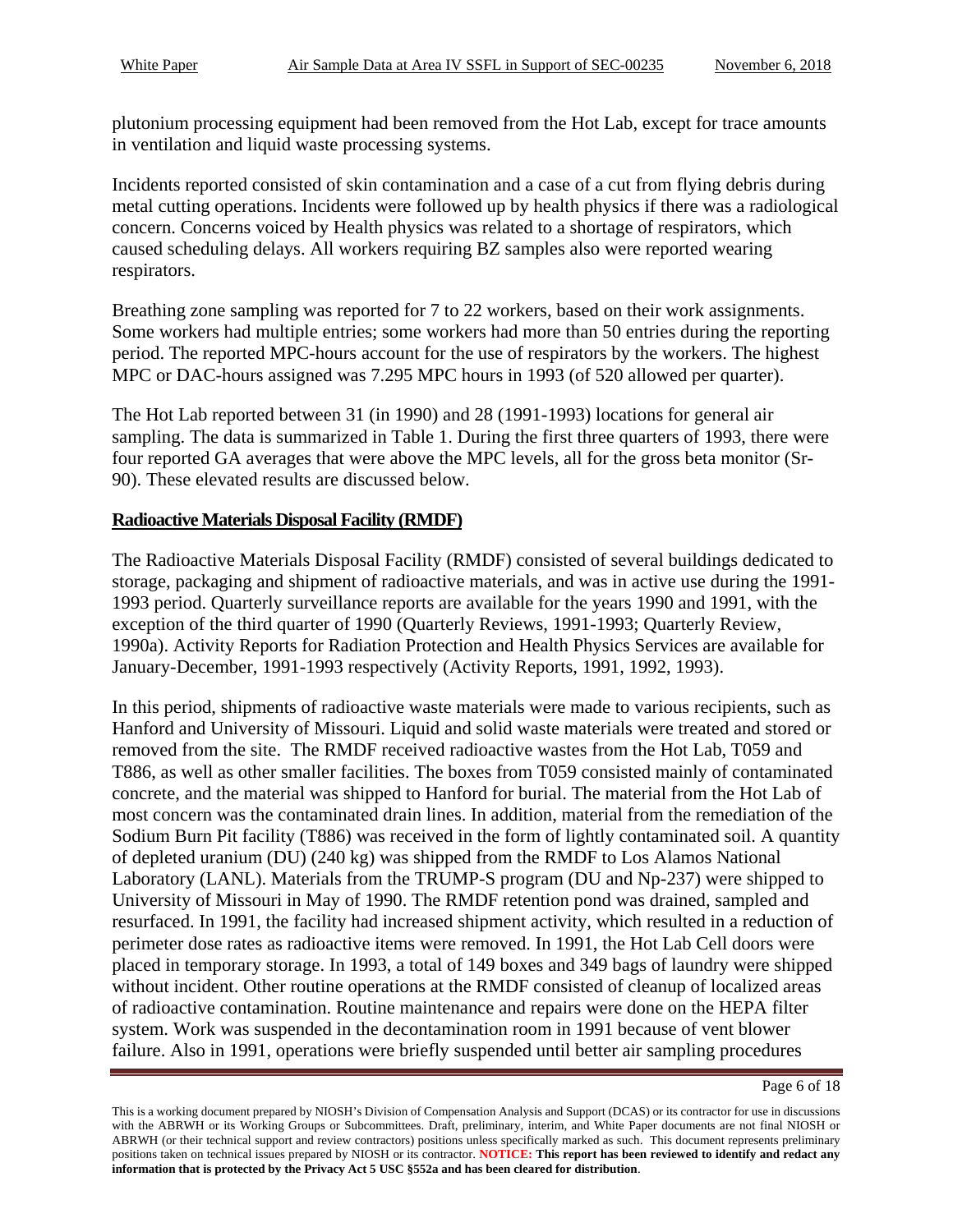were implemented as a result of the Tiger Team report. Laundry was routinely sorted and prepared for shipping to the laundry vendor.

Seven locations at the RMDF typically reported GA air samples. The highest sample was collected next to the fume hood in the decontamination room when handling material from the Hot Lab (first half of 1990).

BZ data for up to ten workers are available from various operations, such as size reduction of Building 059 concrete, laundry sorting and HEPA filter handling.

#### **AIR DATA REPORTING AND DATA AVAILABILITY**

Air data are reported in the quarterly safety review reports for the Hot Lab and for the RMDF and the SNAP reactor Building (T059). Not all quarterly reports are available to NIOSH for all three facilities. It is not clear if these reports exist and where they are located. A recent request for additional quarterly reports to the DOE-EM Consolidated Business Center (EMCBC) in Cincinnati, Ohio, where DOE records from SSFL operations were sent, has not yielded additional quarterly review reports. It is not known at this time if additional reports or potentially raw data could be located, but attempting to do so would likely require significant time and effort.

This is a working document prepared by NIOSH's Division of Compensation Analysis and Support (DCAS) or its contractor for use in discussions with the ABRWH or its Working Groups or Subcommittees. Draft, preliminary, interim, and White Paper documents are not final NIOSH or ABRWH (or their technical support and review contractors) positions unless specifically marked as such. This document represents preliminary positions taken on technical issues prepared by NIOSH or its contractor. **NOTICE: This report has been reviewed to identify and redact any information that is protected by the Privacy Act 5 USC §552a and has been cleared for distribution**.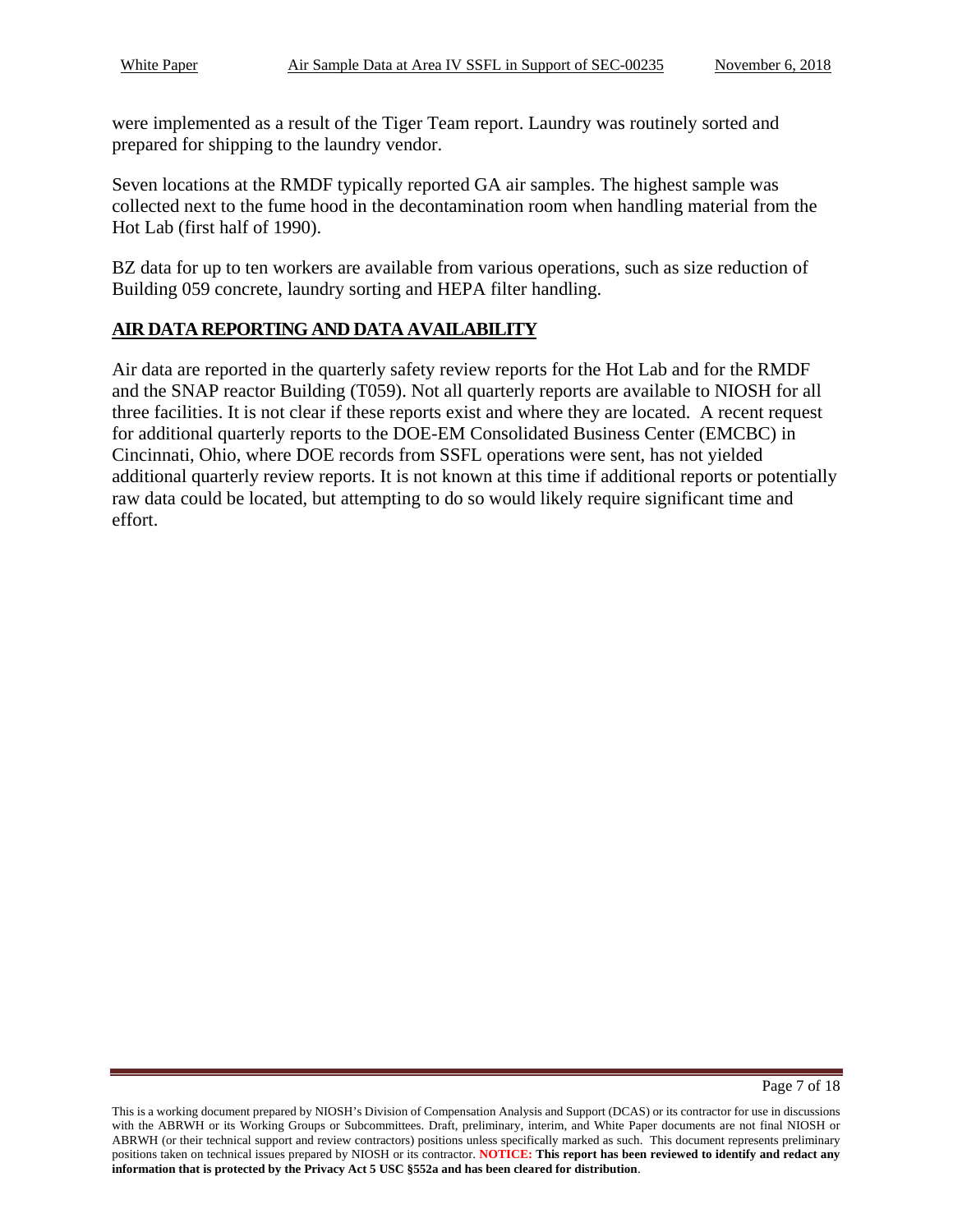



**Figure 1. Annual Maximum Averages for GA Beta Sampler at the Hot Lab Reported in Annual Reports for 1975-1988**

Annual Review of Radiological Control reports are available for the operational period from 1975-1988 (Annual Review, 1975-1988). These reports have annual interior air sample summary data for the Hot Lab available. The annual maximum average air results over time are shown in Figure 1 for beta analysis. Even the maximum reported annual averages are below the MPC of 1E-09 µCi/mL, except for 1985. The 1985 review does not discuss the above MPC average value in any detail. Generally the reported average values are in the same range as the values reported during the 1990-1992 period. The GA average values for 1993 have locations with elevated GA results for some locations. This is discussed in more detail below.

Table 1 below lists the general air data available in quarterly reports from Area IV SSFL during the CEP period as well as adjacent quarters. There are gaps in the completeness of the records during this time. However, the available summary reports are complete for the Hot Lab for 1990- 1993.

The maximum reported values are the highest values reported in that quarter between the three facilities, where available. The maximum value GA in Table 1 represents a 13 week average of a given air sample location. The maximum BZ value represents the highest number of DAC-hrs

Page 8 of 18

This is a working document prepared by NIOSH's Division of Compensation Analysis and Support (DCAS) or its contractor for use in discussions with the ABRWH or its Working Groups or Subcommittees. Draft, preliminary, interim, and White Paper documents are not final NIOSH or ABRWH (or their technical support and review contractors) positions unless specifically marked as such. This document represents preliminary positions taken on technical issues prepared by NIOSH or its contractor. **NOTICE: This report has been reviewed to identify and redact any information that is protected by the Privacy Act 5 USC §552a and has been cleared for distribution**.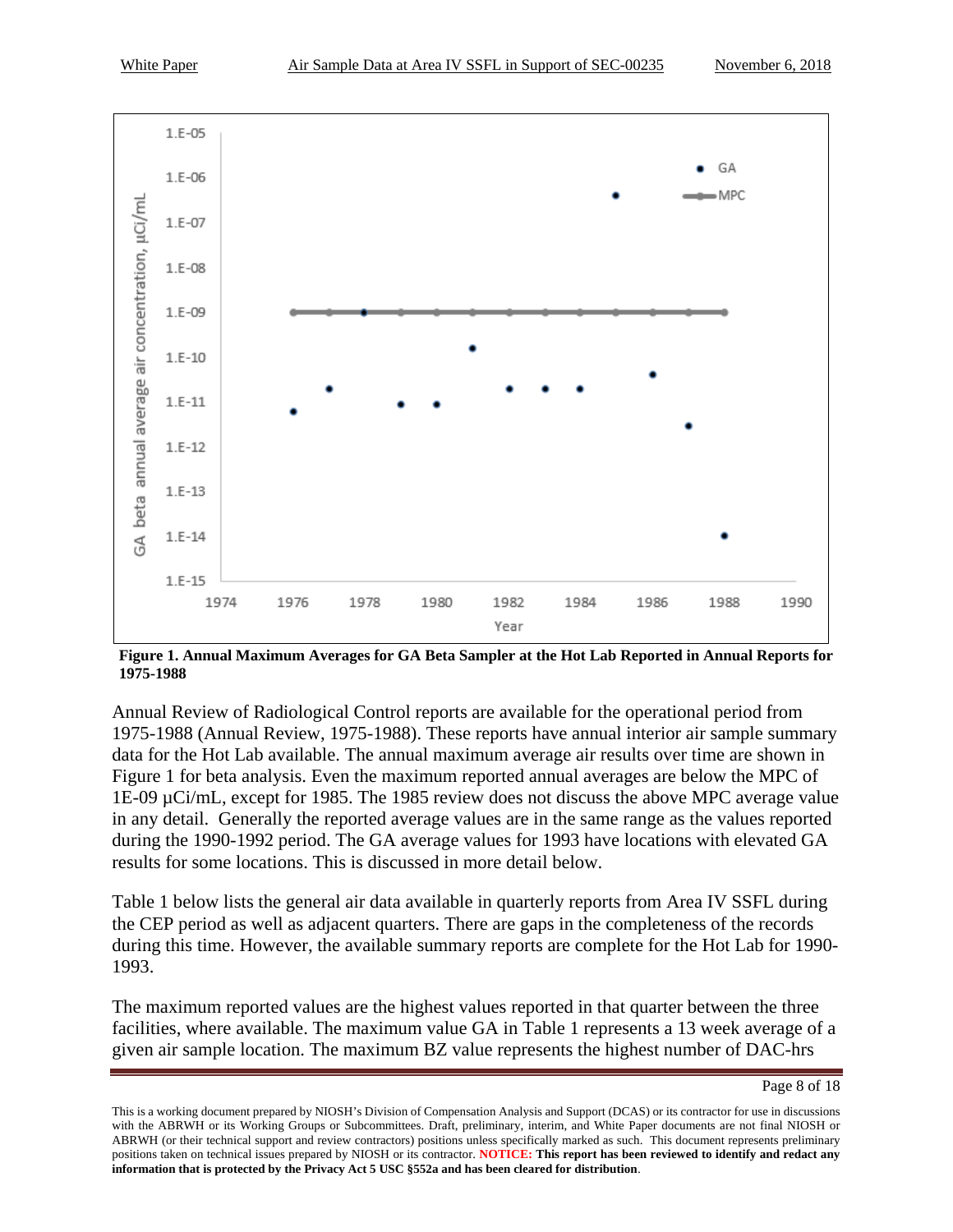assigned to a worker as a result of wearing a BZ sampler over a quarter. This accounts for respirator protection factors assigned.

It is a reasonable assumption that the Hot Lab would represent a bounding dose regarding potential airborne particulate intakes, because of its operating history and its residual levels of Pu-239 and elevated results observed in 1993. It also has the largest number of GA samplers and the largest group of workers with BZ data available. This is supported by the activity reports for 1992, which mentioned that worker bioassay was triggered, as some BZ results from Hot Lab operations in the second and third quarter 1992 were detected above the MDA (Activity Reports, 1992, PDF pp. 32, 84). This report also indicates that the site maintained the BZ data results in spreadsheet and data base form (dbase) (a database management system) (Activity Reports, 1992, PDF p. 94). NIOSH does not have this data at this time.

This is a working document prepared by NIOSH's Division of Compensation Analysis and Support (DCAS) or its contractor for use in discussions with the ABRWH or its Working Groups or Subcommittees. Draft, preliminary, interim, and White Paper documents are not final NIOSH or ABRWH (or their technical support and review contractors) positions unless specifically marked as such. This document represents preliminary positions taken on technical issues prepared by NIOSH or its contractor. **NOTICE: This report has been reviewed to identify and redact any information that is protected by the Privacy Act 5 USC §552a and has been cleared for distribution**.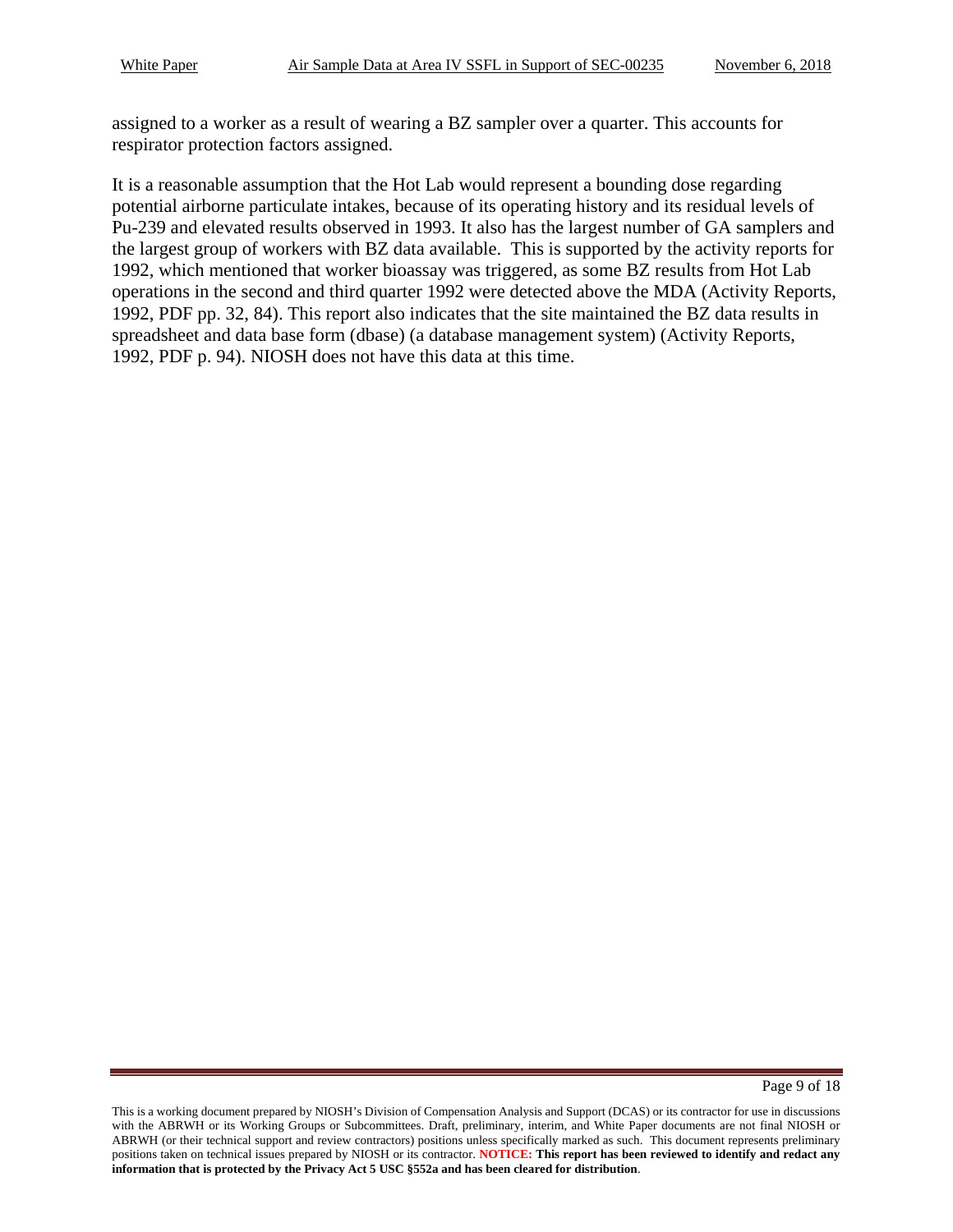| Quarter                | <b>SNAP</b><br>$(T059)$ Bz      | <b>SNAP</b><br>(T059) GA        | <b>Hot Lab</b><br><b>BZ</b>                           | <b>Hot Lab</b><br>GA            | <b>RMDF</b><br><b>BZ</b>        | <b>RMDF</b><br><b>GA</b>        | <b>Maximum Reported Value</b><br><b>BZ</b> (DAC-hrs) | <b>Maximum Reported Value</b><br>$GA$ ( $\mu$ Ci/mL)                      |
|------------------------|---------------------------------|---------------------------------|-------------------------------------------------------|---------------------------------|---------------------------------|---------------------------------|------------------------------------------------------|---------------------------------------------------------------------------|
| 01/1990                | <b>Not</b><br><b>Applicable</b> | <b>Not</b><br><b>Applicable</b> | <b>Not</b><br><b>Applicable</b><br>(pages<br>missing) | <b>Not</b><br><b>Applicable</b> | <b>Not</b><br><b>Applicable</b> | 7                               | <b>Not Applicable</b>                                | <b>Beta: 1.7E-12 (RMDF)</b><br>Alpha: 1.7E-14 (RMDF)                      |
| 02/1990                | <b>Not</b><br><b>Applicable</b> | <b>Not</b><br><b>Applicable</b> | 22 workers                                            | 31                              | 4 workers<br>(6 entries)        | 7                               | 1.78 (RIHL)                                          | <b>Beta: 1.1E-11 (RMDF)</b><br>Alpha: 5.8E-14 (RMDF)                      |
| 03/1990                | <b>Not</b><br><b>Applicable</b> | <b>Not</b><br><b>Applicable</b> | 16 workers                                            | 31                              | <b>Not</b><br><b>Applicable</b> | <b>Not</b><br>Applicable        | 1.14 (RIHL)                                          | <b>Beta: 3.8E-12 (RIHL)</b><br><b>Alpha: 5.0E-14 (RIHL)</b>               |
| 04/1990                | <b>Not</b><br><b>Applicable</b> | <b>Not</b><br><b>Applicable</b> | 11 workers                                            | 28                              | 3 workers                       | 7                               | 1.1 (RMDF)                                           | <b>Beta: 5.1E-12 (RMDF)</b><br><b>Alpha: 4.1 E-14 (RMDF)</b>              |
| 01/1991                | <b>Not</b><br><b>Applicable</b> | $\boldsymbol{0}$                | <b>Not</b><br><b>Applicable</b>                       | 28                              | <b>Not</b><br><b>Applicable</b> | 7                               | <b>Not Applicable</b>                                | <b>Beta: 1.0E-11 (RIHL)</b><br><b>Alpha: 1.0E-14 (RIHL)</b>               |
| 02/1991                | 3 workers                       | $\bf{0}$                        | 13 workers<br>$(275$ entries)                         | 28                              | 10 workers<br>(23 entries)      | 7                               | $0.89$ (RIHL)                                        | <b>Beta: 3.4 E-11 (RMDF)</b><br><b>Alpha: 4.0E-14 (RIHL)</b>              |
| $03/1991$ <sup>a</sup> | 7 workers<br>$(32$ entries)     | $\boldsymbol{0}$                | 12 workers<br>$(285$ entries)                         | 28                              | 8 workers<br>(32 entries)       | $\overline{7}$                  | $0.396$ (RIHL)                                       | <b>Beta: 3.4E-12 (RIHL)</b><br><b>Alpha: 5.0E-14 (RIHL)</b>               |
| 04/1991                | 6 workers<br>$(12$ entries)     | $\boldsymbol{0}$                | 10 workers<br>$(245$ entries)                         | 28                              | 6 workers<br>$(20$ entries)     | $\overline{7}$                  | $0.6$ (RIHL)                                         | Beta: 1.2 E-12 (RIHL) <sup>b</sup><br>Alpha: 2.2 E-14 (RMDF) <sup>b</sup> |
| 01/1992                | <b>Not</b><br><b>Applicable</b> | <b>Not</b><br><b>Applicable</b> | 10 workers<br>(314 entries)                           | 28                              | <b>Not</b><br><b>Applicable</b> | <b>Not</b><br><b>Applicable</b> | $0.4$ (RIHL)                                         | Beta: 1.5E-13 (RIHL) <sup>b</sup><br>Alpha: $2.0E-14$ (RIHL) <sup>b</sup> |
| 02/1992                | <b>Not</b><br><b>Applicable</b> | <b>Not</b><br><b>Applicable</b> | 11 workers<br>(373 entries)                           | 28                              | <b>Not</b><br><b>Applicable</b> | <b>Not</b><br>Applicable        | $0.594$ (RIHL)                                       | Beta: 3.04E-12 (RIHL)<br>Alpha: 1.56E-13 (RIHL)                           |
| 03/1992                | <b>Not</b><br><b>Applicable</b> | <b>Not</b><br><b>Applicable</b> | 9 workers<br>(208 entries)                            | 28                              | <b>Not</b><br><b>Applicable</b> | <b>Not</b><br>Applicable        | $0.057$ (RIHL)                                       | <b>Beta: 1.4E-12 (RIHL)</b><br>Alpha: 6.38E-14 (RIHL)                     |

**Table 1. Air Sampling Data Summary for Area IV SSFL Before, During and After the CEP Period.**

Page 10 of 18

This is a working document prepared by NIOSH's Division of Compensation Analysis and Support (DCAS) or its contractor for use in discussions with the ABRWH or its Working Groups or Subcommittees. Draft, preliminary, interim, and White Paper documents are not final NIOSH or ABRWH (or their technical support and review contractors) positions unless specifically marked as such. This document represents preliminary positions taken on technical issues prepared by NIOSH or its contractor. **NOTICE: This report has been reviewed to identify and redact any information that is protected by the Privacy Act 5 USC §552a and has been cleared for distribution**.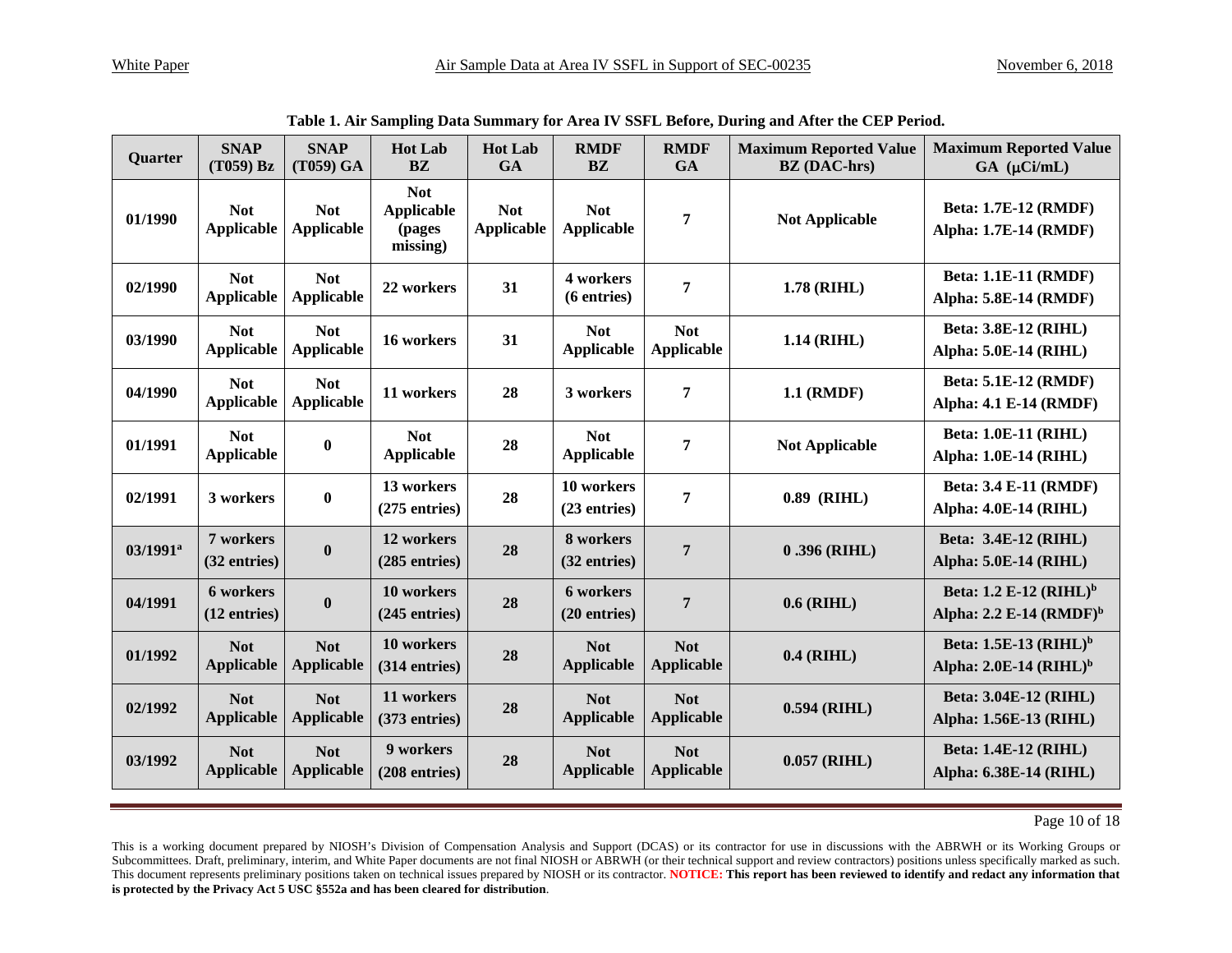| Quarter | <b>SNAP</b><br>$(T059)$ Bz      | <b>SNAP</b><br>(T059) GA        | <b>Hot Lab</b><br><b>BZ</b>   | <b>Hot Lab</b><br><b>GA</b> | <b>RMDF</b><br><b>BZ</b> | <b>RMDF</b><br><b>GA</b>        | <b>Maximum Reported Value</b><br><b>BZ</b> (DAC-hrs) | <b>Maximum Reported Value</b><br>$GA$ ( $\mu$ Ci/mL)        |
|---------|---------------------------------|---------------------------------|-------------------------------|-----------------------------|--------------------------|---------------------------------|------------------------------------------------------|-------------------------------------------------------------|
| 04/1992 | <b>Not</b><br><b>Applicable</b> | <b>Not</b><br><b>Applicable</b> | 15 workers<br>$(261$ entries) | 28                          | <b>Not</b><br>Applicable | <b>Not</b><br>Applicable        | $1.791$ (RIHL)                                       | <b>Beta: 1.97E-13 (RIHL)</b><br>Alpha: 8.58E-15 (RIHL)      |
| 01/1993 | <b>Not</b><br><b>Applicable</b> | <b>Not</b><br><b>Applicable</b> | 16 workers<br>$(414$ entries) | 28                          | <b>Not</b><br>Applicable | <b>Not</b><br><b>Applicable</b> | $1.069$ (RIHL)                                       | <b>Beta: 9.90E+1 (RIHL)</b><br>Alpha: 2.41E-14 (RIHL)       |
| 02/1993 | <b>Not</b><br><b>Applicable</b> | <b>Not</b><br><b>Applicable</b> | 13 workers<br>$(262$ entries) | 28                          | <b>Not</b><br>Applicable | <b>Not</b><br><b>Applicable</b> | $0.466$ (RIHL)                                       | <b>Beta: 4.82E+1 (RIHL)</b><br><b>Alpha: 3.7E-14 (RIHL)</b> |
| 03/1993 | <b>Not</b><br><b>Applicable</b> | <b>Not</b><br><b>Applicable</b> | 14 workers<br>$(315$ entries) | 28                          | <b>Not</b><br>Applicable | <b>Not</b><br>Applicable        | 7.295 (RIHL)                                         | <b>Beta: 8.49E+4 (RIHL)</b><br>Alpha: 5.04E-14 (RIHL)       |
| 04/1993 | <b>Not</b><br><b>Applicable</b> | <b>Not</b><br><b>Applicable</b> | 7 workers<br>$(131$ entries)  | 28                          | <b>Not</b><br>Applicable | <b>Not</b><br>Applicable        | $2.234$ (RIHL)                                       | <b>Beta: 2.27E-12 (RIHL)</b><br>Alpha: 1.52E-14 (RIHL)      |

a. The CEP period, 03/1991-02/1993, is shaded grey.

b. These quarters reported only averages for quarter.

Page 11 of 18

This is a working document prepared by NIOSH's Division of Compensation Analysis and Support (DCAS) or its contractor for use in discussions with the ABRWH or its Working Groups or Subcommittees. Draft, preliminary, interim, and White Paper documents are not final NIOSH or ABRWH (or their technical support and review contractors) positions unless specifically marked as such. This document represents preliminary positions taken on technical issues prepared by NIOSH or its contractor. **NOTICE: This report has been reviewed to identify and redact any information that is protected by the Privacy Act 5 USC §552a and has been cleared for distribution**.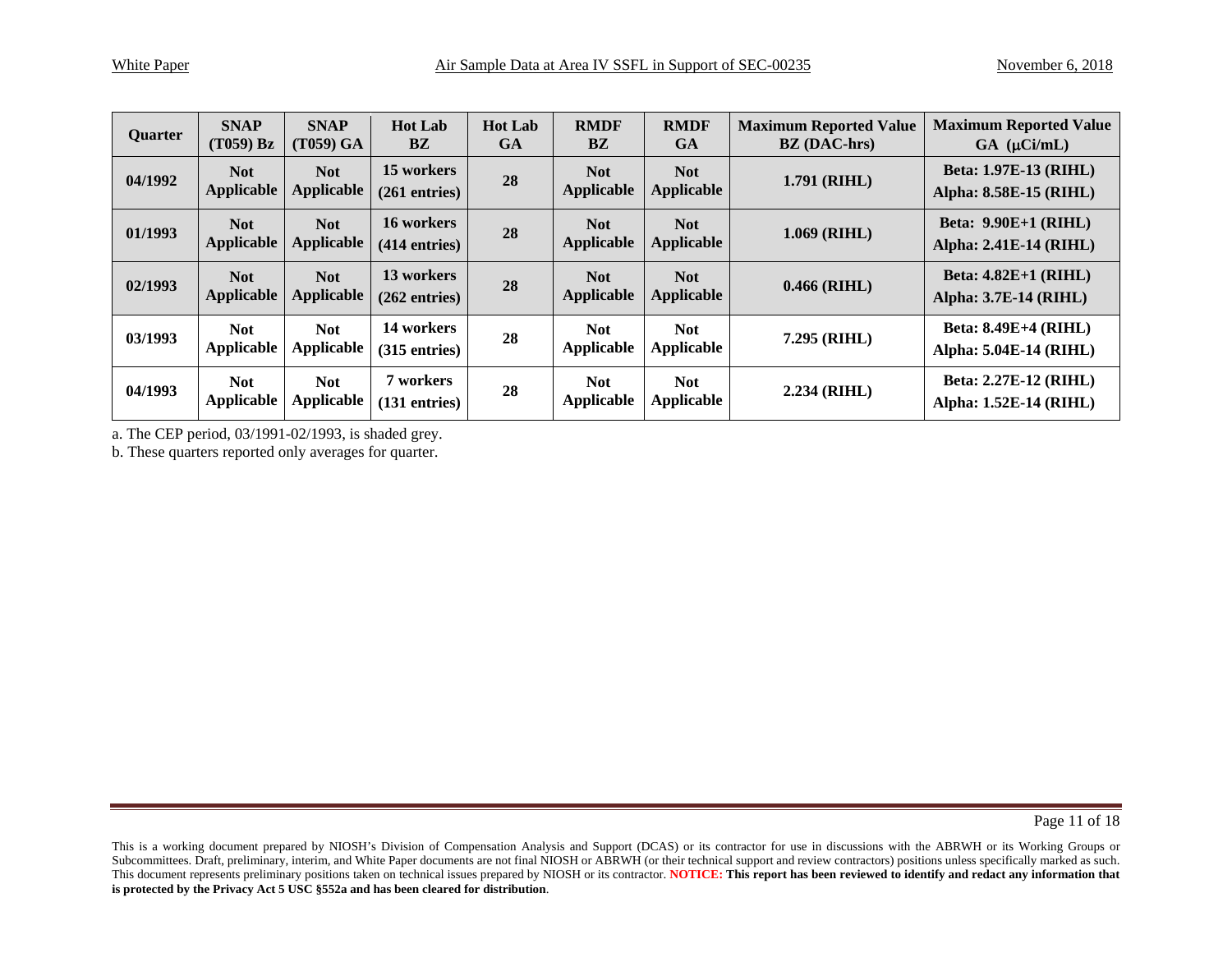Even though the highest reported samples for several quarters were for the RMDF, please note that none of these samples were above the MPC, and that the results for the hot lab were in the same overall range – with the exception of the 1993 results.

During the first three quarters of 1993, the Hot Lab reported four significantly elevated general air samples in a three locations for Sr-90, as shown in Table 1. Table 2 below shows more detail on these elevated air samples (Quarterly Reviews, 1991-1993, PDF pp. 371, 436, 532, 538).

| <b>Ouarter</b> | <b>Location</b>              | <b>Minimum Reading</b><br>$(\mu$ Ci/mL) | <b>Maximum Reading</b><br>$(\mu$ Ci/mL) | <b>Average Reading</b><br>$(\mu$ Ci/mL) |
|----------------|------------------------------|-----------------------------------------|-----------------------------------------|-----------------------------------------|
| 01/1993        | Service Gallery Beta Monitor | 4.00E-01                                | $9.90E + 01$                            | $3.01E + 01$                            |
| 02/1993        | Service Gallery Beta Monitor | Non-detect                              | $4.82E + 01$                            | $1.25E + 01$                            |
| 03/1993        | <b>Basement North East</b>   | 3.20E-14                                | $4.99E + 04$                            | $3.84E + 03$                            |
| 03/1993        | Service Gallery North        | 3.79E-14                                | $8.49E + 04$                            | $6.50E + 03$                            |

**Table 2. Reported Elevated GA Sample Reading for Hot Lab in 1993 for Sr-90.** 

Table 2 indicates that elevated general air results occurred during three quarters of 1993. Of the 28 monitored GA locations, one showed elevated beta counts for the first two quarters, and two locations had elevated results during the third quarter. There were no elevated results reported during the fourth quarter. The remaining locations of the 28 had averages below the MPC for these quarters. The location for the elevated averages is "Service Gallery Beta Monitor" for 01/93 and 02/93 and "Basement North East" and "Service Gallery North" for 03/93. The average values reported in the quarterly report represent a 13 week average, so it is not clear for how long this elevated airborne contamination was recorded (Quarterly Reviews, 1991-1993).

Activity reports were reviewed to determine the activities that could have resulted in these elevated GA samples. During those quarters, generally some elevated personnel exposures were observed (Quarterly Reviews, 1991-1993, PDF p. 517). One quarterly report mentioned a CAM alarm on July 20, 1993 in an area in the basement where a plasma torch was used to cut ventilation ducting. The worker's BZ sampling indicated the airborne ambient concentration was  $0.21$  DAC (< 0.1 DAC after accounting for a respirator factor of 50). As a consequence of this incident, the worker was instructed to change his procedure and the sample point was moved to a more appropriate location. It is likely that this incident is related to the reported elevated GA result for the Hot Lab basement area. A review of area TLD data for 1993 indicated some TLD slightly elevated results  $(< 2$  mrem) in the hot lab basement area and the liquid waste tank area during the second and third quarter in 1993 (Quarterly Reviews, 1991-1993; Tuttle, 1994, PDF p. 33). One of the major tasks completed in this timeframe was the removal of contaminated drain lines from the hot cells. This required accessing the drain lines from the basement through concrete walls (Quarterly Reviews, 1991-1993; Activity Reports, 1993). It also required the removal of ventilation ducting and installation of alternate ventilation in the affected area. The drain line removal resulted in very high external dose rates from contaminated debris contained in the drain lines. Therefore, the source of localized high general air samples in the basement

Page 12 of 18

This is a working document prepared by NIOSH's Division of Compensation Analysis and Support (DCAS) or its contractor for use in discussions with the ABRWH or its Working Groups or Subcommittees. Draft, preliminary, interim, and White Paper documents are not final NIOSH or ABRWH (or their technical support and review contractors) positions unless specifically marked as such. This document represents preliminary positions taken on technical issues prepared by NIOSH or its contractor. **NOTICE: This report has been reviewed to identify and redact any information that is protected by the Privacy Act 5 USC §552a and has been cleared for distribution**.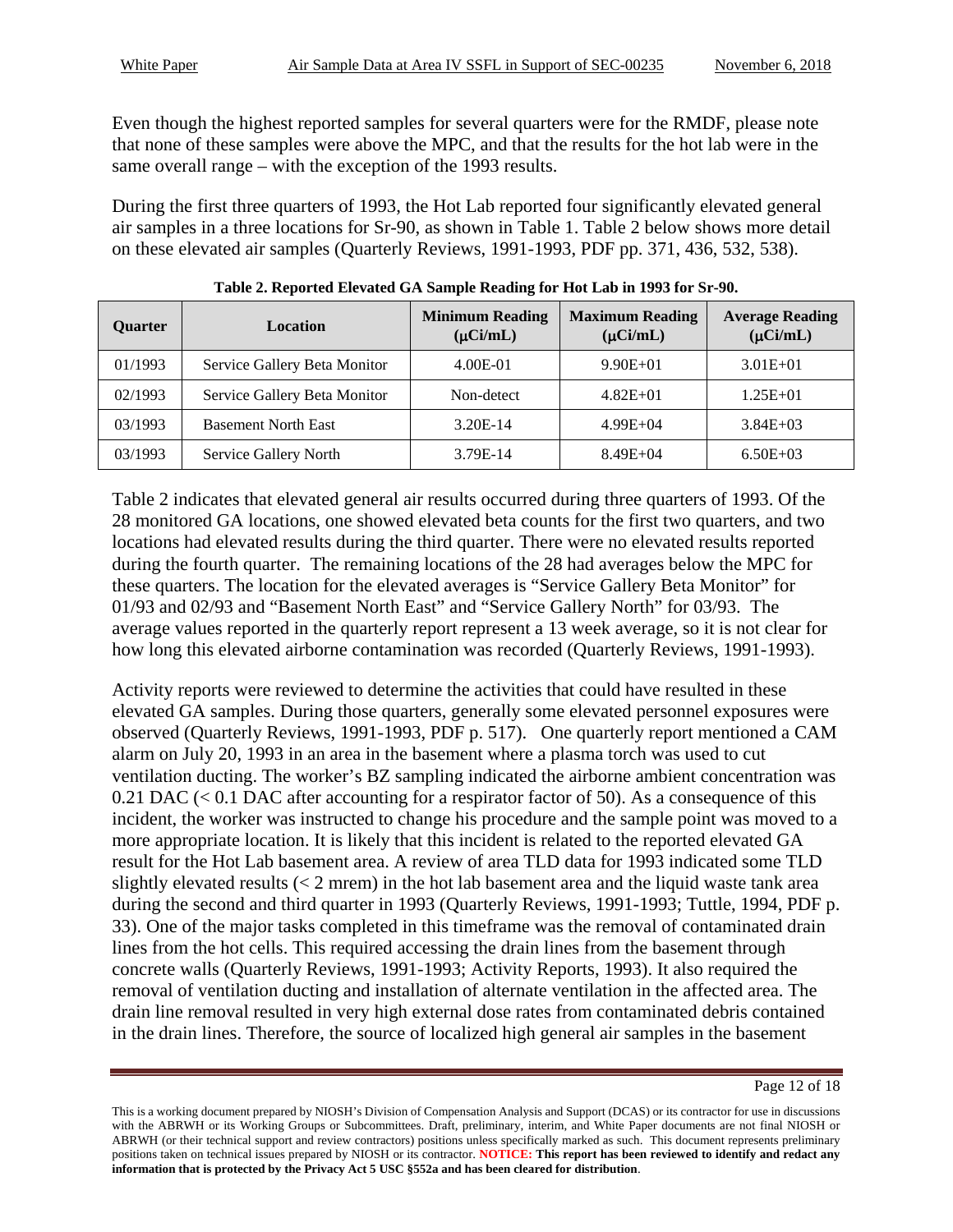area likely was a result of this operation, especially since there were changes in the area ventilation setup.

No information was found in the available records on the elevated sample in the Service Gallery North. The service gallery was an area running the length behind the decontamination cells (which were behind the hot cells) on the hot side of the facility. There were four GA samplers in this area, labeled "Service Gallery Alpha Monitor", "Service Gallery Beta Monitor", "Service Gallery North" and "Service Gallery South." Two of those locations had elevated GA results but the other GA sampler (Service Gallery South) did not, indicating that the elevated air concentration was somewhat localized. The operations in that area consisted of the removal of drain lines in cells 3 and 4, the core drilling of through tubes and slave ports in the service gallery and in the decontamination rooms, and the removal of ventilation ducts in cell 4 (Activity Reports, 1993). Available incident reports point to work activities in the hot lab that resulted in an off-scale dosimeter reading (Incidents, 1990) for work in cell 3 area in September of 1993, and personal contamination as a result of a "contamination event" at the Hot Lab (Incident, 1993) in August of 1993.

During this period, workers in the Hot Lab also had BZ data available and whole body counts on workers were done in October 1992, April 1993, September/October 1993 and June 1994. Those results are available and were also included in quarterly reports. The names of the workers involved in the Hot Lab operations requiring BZ monitoring are available and detailed worker records can be accessed in the workers' dosimetry files, which are available to NIOSH, even if the worker is not a claimant. Looking at the WBC results, three hot lab workers had reported values for Cs-137 of 2 nCi (+/- 1 nCi) during 1993. Those workers' individual worker dosimetry files were reviewed (Worker dosimetry files can be found in the ABRWH review folder under Santa Susana).

To further investigate the exposure potential of the Hot Lab workers in light of elevated beta readings, NIOSH selected five workers who were working in the Hot Lab during those quarters and who had indications of non-zero breathing zone MPC-hours assigned (none were close to the limit, though), and who also had whole body counts and urine bioassay to assess if there were any indication of unmonitored intakes from the Hot Lab (third and fourth quarter 1993 bioassay are useable due to a new bioassay vendor). The data are provided below in Tables 3 and 4. Table 3 indicates that the highest worker was assigned less than 0.1% of the occupational intake limit based on their BZ data assessment.

Page 13 of 18

This is a working document prepared by NIOSH's Division of Compensation Analysis and Support (DCAS) or its contractor for use in discussions with the ABRWH or its Working Groups or Subcommittees. Draft, preliminary, interim, and White Paper documents are not final NIOSH or ABRWH (or their technical support and review contractors) positions unless specifically marked as such. This document represents preliminary positions taken on technical issues prepared by NIOSH or its contractor. **NOTICE: This report has been reviewed to identify and redact any information that is protected by the Privacy Act 5 USC §552a and has been cleared for distribution**.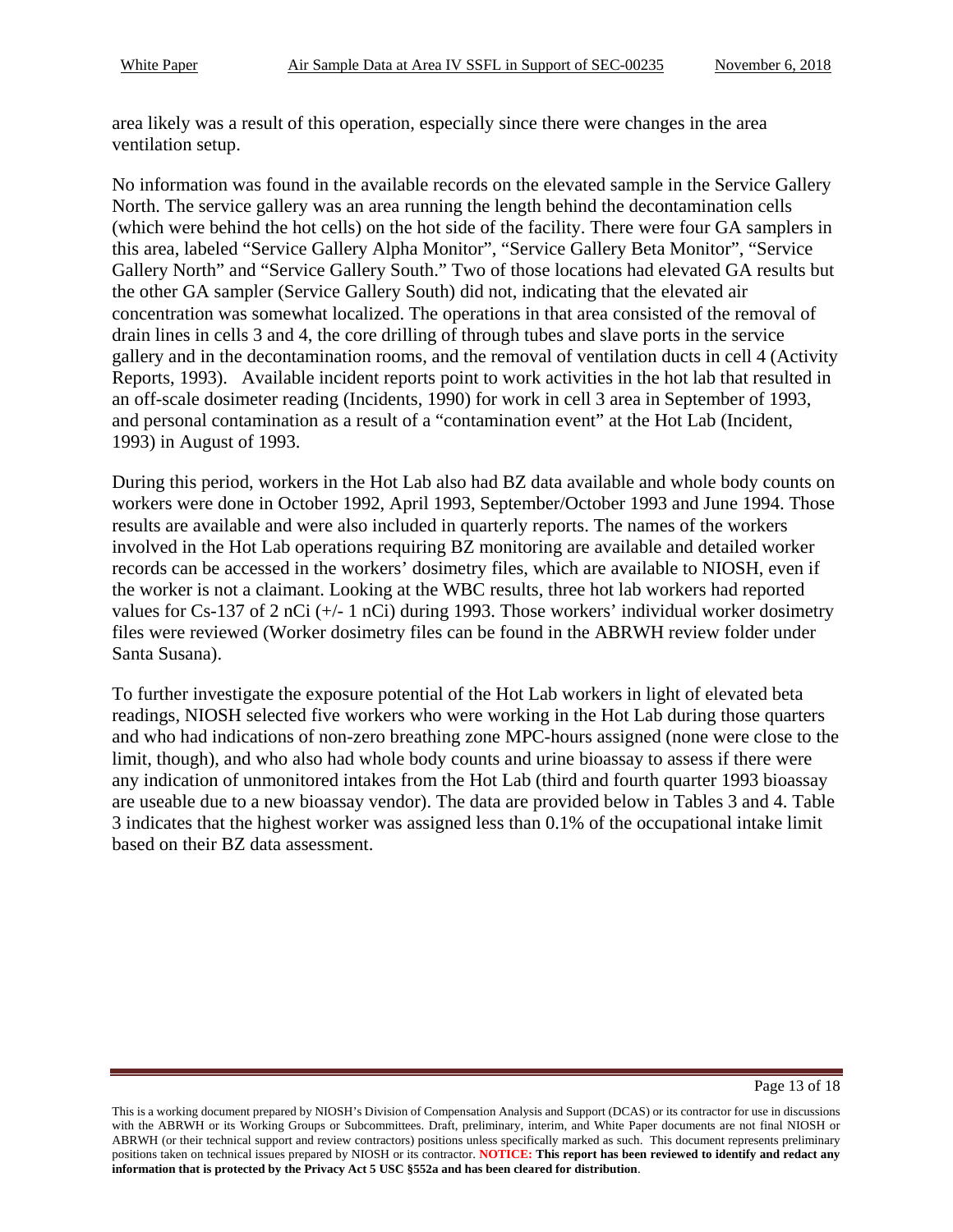| Worker Number | <b>Ouarter</b> | Number of<br><b>Entries</b> | <b>Maximum BZ</b> for<br>$Sr-90$ ( $\mu$ Ci/mL) | <b>DAC-hrs</b><br><b>Assigned</b> <sup>a</sup> |
|---------------|----------------|-----------------------------|-------------------------------------------------|------------------------------------------------|
| 1 [redacted]  | 3/93           | 64                          | 1.2E-08                                         | 1.08                                           |
| 2 [redacted]  | 1/93           | 43                          | 2.60E-09                                        | 0.165                                          |
| 3 [redacted]  | 1/93           | 35                          | 4.6E-09                                         | 0.032                                          |
| 4 [redacted]  | 1/93           | 33                          | 1.9E-9                                          | 0.036                                          |
| 5 [redacted]  | 1/93           | 14                          | $2.6E-9$                                        | 0.162                                          |

**Table 3. Breathing Zone Air Sample Data for 1993 Hot Lab Operations for 5 Selected Workers.**

a. DAC-hrs assigned for Sr-90 from this entire quarter of BZ sampling accounting for respiratory protection (the limit is 520 DAC-hrs)

| Worker<br><b>Number</b> | <b>WBC</b> Date                                    | <b>WBC Result</b><br>(nCi)                                     | <b>Urine Sample</b><br>Date after CEP              | <b>Urine Bioassay</b><br><b>Analytes</b> | <b>Urine Result</b>           |
|-------------------------|----------------------------------------------------|----------------------------------------------------------------|----------------------------------------------------|------------------------------------------|-------------------------------|
| 1 [redacted]            | [redacted]1993<br>[redacted]1993                   | $\Omega$<br>$\Omega$                                           | [redacted]1993<br>[redacted]1994                   | GA, U, MFP,<br><b>GB</b>                 | "less than"                   |
| 2 [redacted]            | [redacted]1993<br>[redacted]1993<br>[redacted]1994 | $2 (\pm 1)$ Cs-137<br>$2 (\pm 1)$ Cs-137<br>$2 (\pm 1)$ Cs-137 | [redacted]1993<br>[redacted]1993<br>[redacted]1993 | GA, GB, U,                               | "less than"                   |
| 3 [redacted]            | [redacted]1993<br>[redacted]1993<br>[redacted]1994 | $2 (\pm 1)$ Cs-137<br>$\theta$<br>$\Omega$                     | [redacted]1993<br>[redacted]1994                   | GA, GB, U, GB                            | "less than"                   |
| 4 [redacted]            | [redacted]1993<br>[redacted]1993<br>[redacted]1994 | $2 (\pm 1)$ Cs-137<br>$\theta$<br>$\Omega$                     | [redacted]1994                                     | GA, GB                                   | GB: 7.60 $(\pm 4.3)$<br>pCi/L |
| 5 [redacted]            | [redacted]1993<br>[redacted]1993                   | $\Omega$<br>0                                                  | [redacted]1993<br>[redacted]1994                   | GA, GB, H-3                              | "less than"                   |

**Table 4. Urine and Whole Body Count Data for 5 Selected Hot Lab Workers.** 

From examination of Table 4, it can be seen that there is no seemingly clear correlation between the GA data, the BZ data and the WBC and the bioassay results from August 1993 and later. The positive whole body count results are for Cs-137, which is a fission product and is often present along with Sr-90. Since work was done in an area of elevated airborne contamination, it is possible that some workers received some intakes. There is no indication that the radiation dose could not be bounded for these workers (or their coworkers) using the available data, be it available air, WBC or urine bioassay data. Whereas it seems that all workers who were involved in the D&D operations were monitored by BZ and WBC, it is also possible to assign potentially missed dose using the available coworker models for SSFL. The period in 1993 is a period of occasional higher airborne contamination in the Hot Lab as a result of the D&D operations, and

Page 14 of 18

This is a working document prepared by NIOSH's Division of Compensation Analysis and Support (DCAS) or its contractor for use in discussions with the ABRWH or its Working Groups or Subcommittees. Draft, preliminary, interim, and White Paper documents are not final NIOSH or ABRWH (or their technical support and review contractors) positions unless specifically marked as such. This document represents preliminary positions taken on technical issues prepared by NIOSH or its contractor. **NOTICE: This report has been reviewed to identify and redact any information that is protected by the Privacy Act 5 USC §552a and has been cleared for distribution**.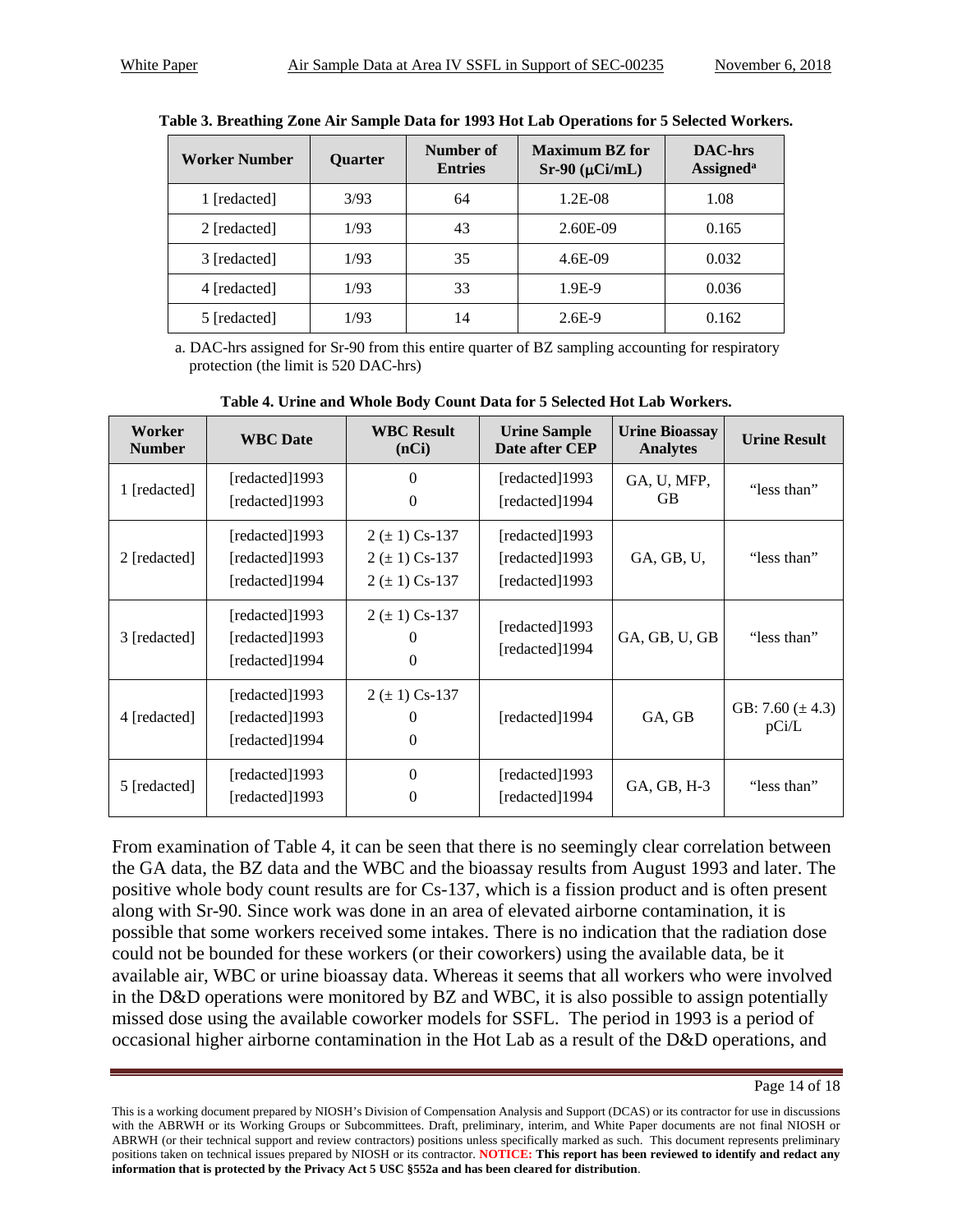may be the bounding exposure scenario for the CEP period. Since the new bioassay vendor started analyzing samples in August 1993, any intakes from the previous quarters would likely be detected.

#### **CONCLUSION**

There are BZ and GA air data available for Area IV of the SSFL during the CEP period, but they are not complete for some quarters. Data for the Hot Lab is available and can be considered a bounding scenario, based on available operations descriptions and workers being monitored. There is no clear evidence that the general air and breathing zone data are in any way unusual, given the operational status of the facilities at the time. Elevated air samples and whole body count results are in line with the work that was being completed then. There were a few localized elevated samples observed during the 1993 period, when bioassay are not useable for the first half of the year, but there is no indication that between the WBC and the bioassay sampling taking place in August would have led to significant missed exposures. Whole body counts and BZ samples wer e collected for workers in locations likely to receive an intake. Not all air and BZ data is available for all quarters and facilities, but it is believed this is because it has not been captured, not because it does not exist. There is no evidence that additional data capture for remaining quarters and facilities will lead to a different conclusion on the status of the air data or the feasibility to assess internal doses for Area IV SSFL using available data or the coworker model.

#### **REFERENCES**

- Activity Reports, 1991, *Compilation of Weekly Activity Reports for Radiation Protection and Health Physics Services, throughout 1991*, correspondence, P. Rutherford, Rockwell International, various dates throughout 1991. [SRDB Ref ID: 166437]
- Activity Reports, 1992, *Compilation of Weekly Activity Reports for Radiation Protection and Health Physics Services, throughout 1992*, correspondence, P. Rutherford, Rockwell International, various dates throughout 1992. [SRDB Ref ID: 166447]
- Activity Reports, 1993, *Compilation of Weekly Activity Reports for Radiation Protection and Health Physics Services, throughout 1993*, correspondence, P. Rutherford, Rockwell International, various dates throughout 1993. [SRDB Ref ID: 166450]
- Annual Report, 1992, *Annual Report Rockwell International Hot Laboratory Decommissioning, GFY 1992*, E. M. Larson, Rockwell International, July 02, 1993. [SRDB Ref ID: 072050]
- Annual Report, 1993, *Annual Report Rockwell International Hot Laboratory Decommissioning, GFY 1993*, L. D. Felton, Rockwell International, April 26, 1995. [SRDB Ref ID: 072025]

Page 15 of 18

This is a working document prepared by NIOSH's Division of Compensation Analysis and Support (DCAS) or its contractor for use in discussions with the ABRWH or its Working Groups or Subcommittees. Draft, preliminary, interim, and White Paper documents are not final NIOSH or ABRWH (or their technical support and review contractors) positions unless specifically marked as such. This document represents preliminary positions taken on technical issues prepared by NIOSH or its contractor. **NOTICE: This report has been reviewed to identify and redact any information that is protected by the Privacy Act 5 USC §552a and has been cleared for distribution**.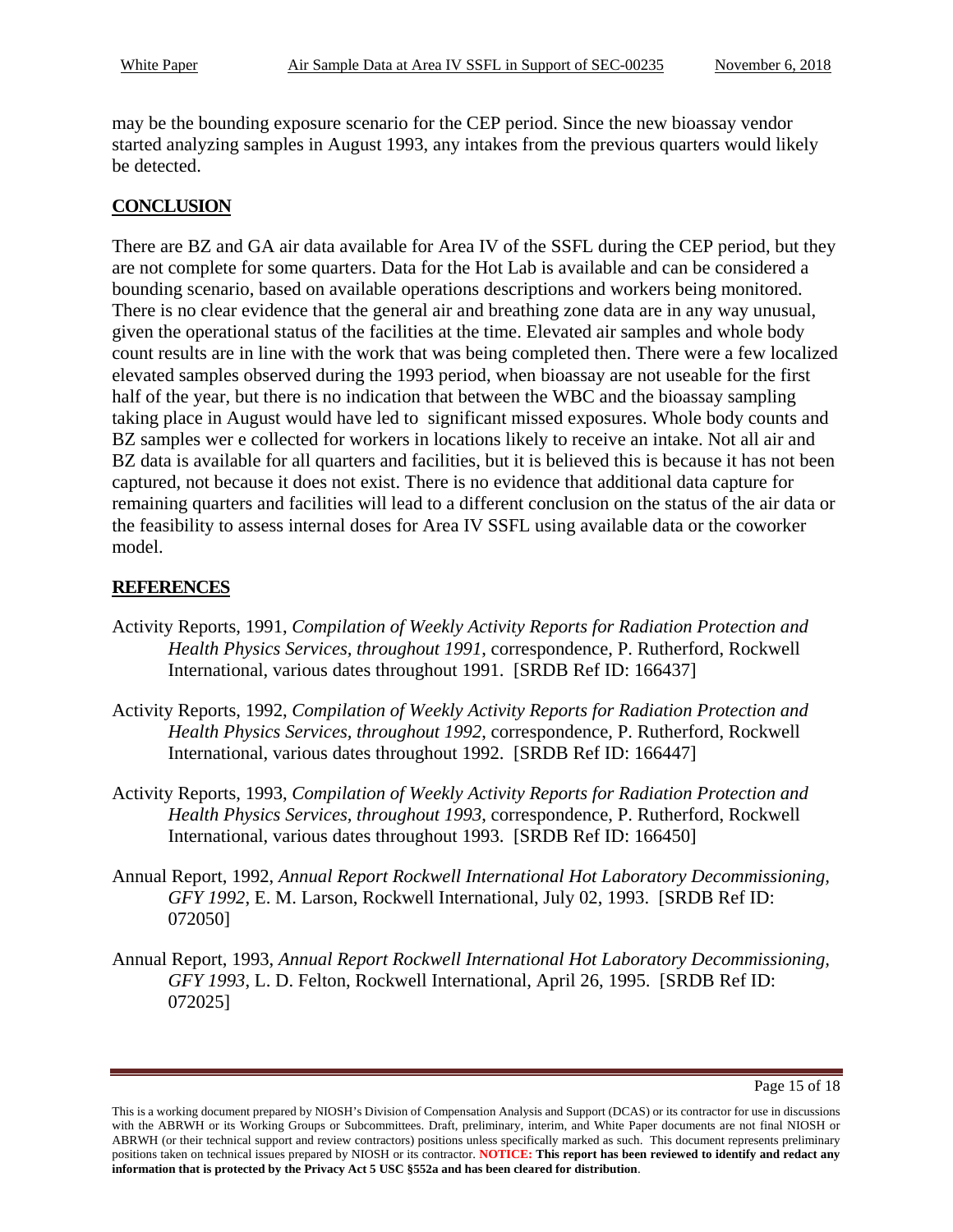- Annual Report, 1994, *Annual Report Rockwell International Hot Laboratory Decommissioning, GFY 1994*, L. D. Felton, Rockwell International, April 26, 1995. [SRDB Ref ID: 072026]
- Annual Review, 1975, *Annual Review of Radiological Controls─1975*, R. S. Hart, Rockwell International, July 29, 1979. [SRDB Ref ID: 019137]
- Annual Review, 1976, *Annual Review of Radiological Controls ─1976*, R. S. Hart, Rockwell International, March 21, 1980. [SRDB Ref ID: 019136]
- Annual Review, 1977, *Annual Review of Radiological Controls ─1977*, R. S. Hart, Rockwell International, May 27, 1980. [SRDB Ref ID: 019135]
- Annual Review 1978, *Annual Review of Radiological Controls ─1978*, R. S. Hart, Rockwell International, August 06, 1980. [SRDB Ref ID: 019134]
- Annual Review, 1979, *Annual Review of Radiological Controls ─1979*, R. S. Hart, Rockwell International, September 15, 1980. [SRDB Ref ID: 019133]
- Annual Review, 1980, *Annual Review of Radiological Controls ─1980*, R. R. Eggleston, Rockwell International, October 12, 1983. [SRDB Ref ID: 019132]
- Annual Review, 1981, *Annual Review of Radiological Controls ─1981*, R. R. Eggleston, Rockwell International, May 29, 1984. [SRDB Ref ID: 019131]
- Annual Review, 1982, *Annual Review of Radiological Controls ─1982*, R. J. Tuttle, Rockwell International, January 29, 1985. [SRDB Ref ID: 019130]
- Annual Review, 1983, *Annual Review of Radiological Controls ─1983*, R. J. Tuttle, Rockwell International, January 25, 1986. [SRDB Ref ID: 019129]
- Annual Review, 1984, *Annual Review of Radiological Controls ─1984*, R. J. Tuttle, Rockwell International, March 18, 1986. [SRDB Ref ID: 019128]
- Annual Review, 1985, *Annual Review of Radiological Controls ─1985*, R. J. Tuttle, Rockwell International, July 11, 1986. [SRDB Ref ID: 019142]
- Annual Review, 1986, *Annual Review of Radiological Controls ─1986*, R. J. Tuttle, Rockwell International, July 05, 1988. [SRDB Ref ID: 019141]
- Annual Review, 1987, *Annual Review of Radiological Controls ─1987*, R. J. Tuttle, Rockwell International, July 28, 1988, [SRDB Ref ID: 019140]
- Annual Review, 1988, *Annual Review of Radiological Controls ─1988*, R. J. Tuttle, Rockwell International, May 12, 1989. [SRDB Ref ID: 019139]

This is a working document prepared by NIOSH's Division of Compensation Analysis and Support (DCAS) or its contractor for use in discussions with the ABRWH or its Working Groups or Subcommittees. Draft, preliminary, interim, and White Paper documents are not final NIOSH or ABRWH (or their technical support and review contractors) positions unless specifically marked as such. This document represents preliminary positions taken on technical issues prepared by NIOSH or its contractor. **NOTICE: This report has been reviewed to identify and redact any information that is protected by the Privacy Act 5 USC §552a and has been cleared for distribution**.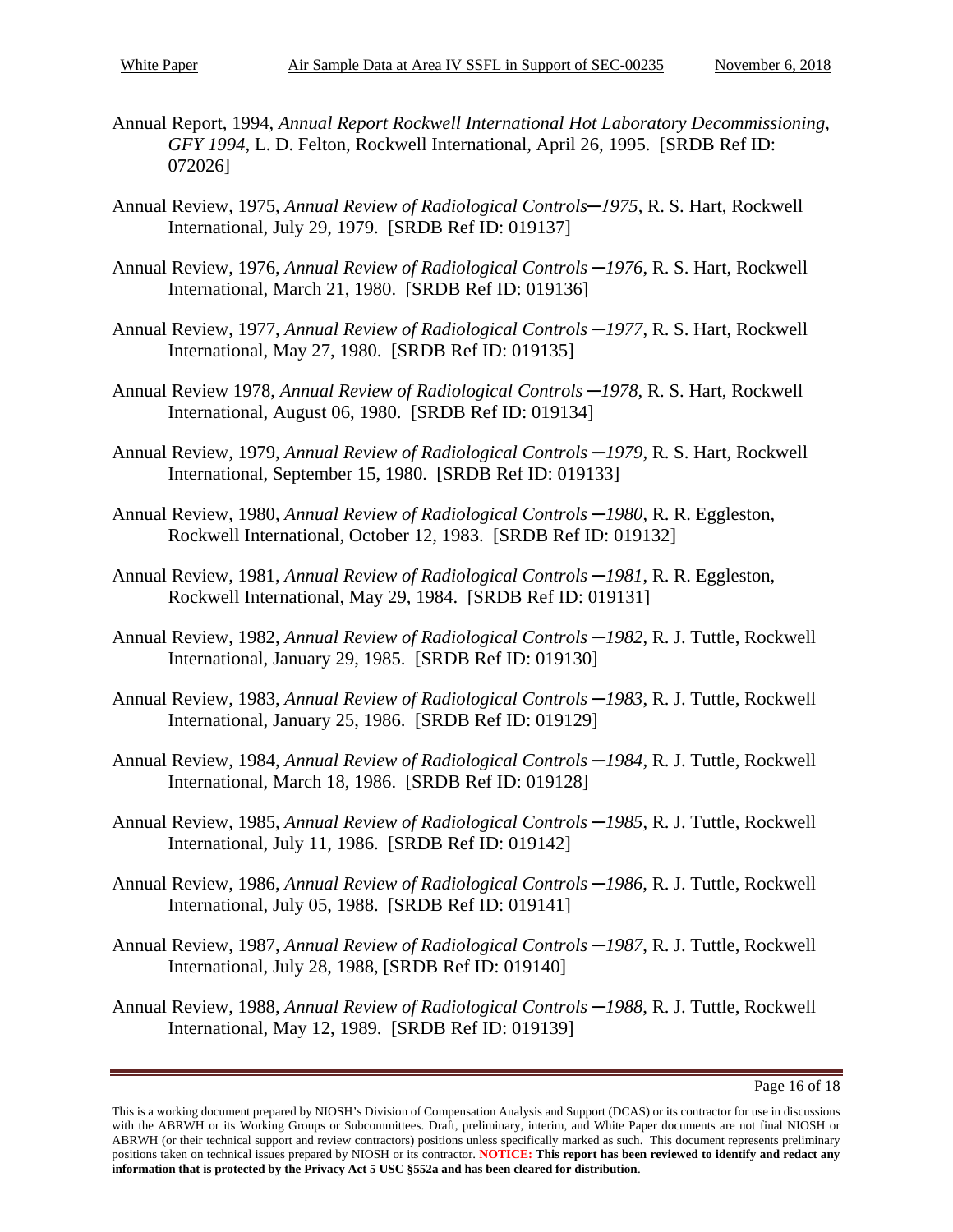- Documented Communication, 2017a, *Documented Communication with Former Area IV of the SSFL Employee*, Email communication by ORAU Team and NIOSH, May 10, 2017. [SRDB Ref ID: 166848]
- Documented Communication, 2017b, *Personal Communication with Former Area IV of the SSFL Employee*, Interview by ORAU Team and NIOSH, April 18, 2017. [SRDB Ref ID: 166847]
- Incident, 1993, *Radiological Safety Report ─Personnel Contamination of Co-60 and Cs-137 on T-shirt*, Rockwell International internal letter, August 10, 1993. [SRDB Ref ID: 166190]
- Incidents, 1990, *Historical Radiological Incidents ETEC-SSFL*, compilation of incident files received from DOL in December 2017. [SRDB Ref ID: 169476]
- Moore, 1992, *Internal Dose Assessment Program Procedures, Operating Procedure*, J. D. Moore, Rockwell International; December 16, 1992. [SRDB Ref ID: 073474]
- NIOSH, 2017, *SEC Petition Evaluation Report for Petition SEC-00235, Area IV of the Santa Susana Field Laboratory*, National Institute for Occupational Safety and Health (NIOSH); May 11, 2017. [SRDB Ref ID: 174360]
- Quarterly Review, 1990a, *Quarterly Reviews of the Radioactive Materials Disposal Facility for 1990*, correspondence to P.D. Rutherford, J. D. Moore, Rockwell International, May 20, 1991. [SRDB Ref ID 166470]
- Quarterly Review, 1990b, *Quarterly Review of the Rockwell International Hot Laboratory (RIHL), Building 020 SSFL, for Radiation Safety, First Calendar Quarter of 1990*, incomplete document, correspondence P.D. Rutherford, J. D. Moore, Rockwell International, September 04, 1990. [SRDB Ref ID: 174328]
- Quarterly Review, 1990c, *Quarterly Review of the Rockwell International Hot Laboratory (RIHL), Building 020 SSFL, for Radiation Safety, Fourth Calendar Quarter of 1990*, correspondence to P. D. Rutherford, J. D. Moore, Rockwell International, April 2, 1991. [SRDB Ref ID: 74775]
- Quarterly Review, 1990d, *Quarterly Review of the Rockwell International Hot Laboratory (RIHL), Building 020 SSFL, for Radiation Safety*, *Second Calendar Quarter of 1990*, correspondence P.D. Rutherford, J. D. Moore, Rockwell International, October 22, 1990. [SRDB Ref ID: 174329]
- Quarterly Review, 1990e, *Quarterly Review of the Rockwell International Hot Laboratory (RIHL), Building 020 SSFL, for Radiation Safety, Third Calendar Quarter of 1990*, correspondence P.D. Rutherford, J. D. Moore, Rockwell International, November 26, 1990. [SRDB Ref ID: 174330]

Page 17 of 18

This is a working document prepared by NIOSH's Division of Compensation Analysis and Support (DCAS) or its contractor for use in discussions with the ABRWH or its Working Groups or Subcommittees. Draft, preliminary, interim, and White Paper documents are not final NIOSH or ABRWH (or their technical support and review contractors) positions unless specifically marked as such. This document represents preliminary positions taken on technical issues prepared by NIOSH or its contractor. **NOTICE: This report has been reviewed to identify and redact any information that is protected by the Privacy Act 5 USC §552a and has been cleared for distribution**.